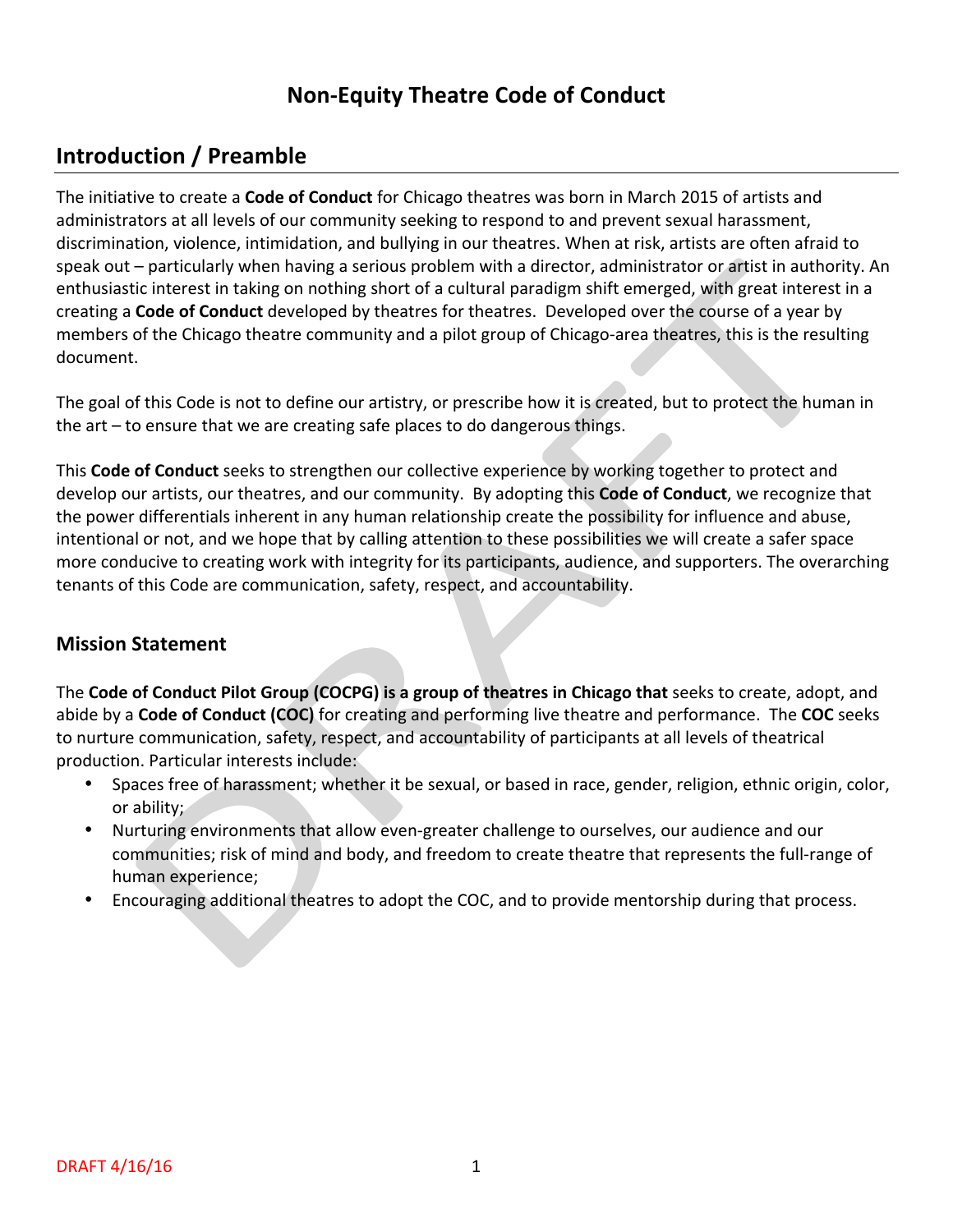## **Definitions & Notes**

| <b>Definitions</b><br>Actor | A performer in a live theatrical production.                                                                                                                                                                    |
|-----------------------------|-----------------------------------------------------------------------------------------------------------------------------------------------------------------------------------------------------------------|
| <b>Casting Authority</b>    | An individual or individuals who determine which actors are cast in a production.                                                                                                                               |
| Participant                 | An employee, contractor or volunteer engaged by the theatre to participate in,                                                                                                                                  |
|                             | administrate or support making theatre. This includes actors, designers, directors,<br>production staff, box office staff, board members, volunteers, donors and anyone<br>involved in the work of the theatre. |
| Production                  | A theatrical undertaking that results in one or more public performance.                                                                                                                                        |
| Producer                    | The person or organization (theatre company) responsible for mounting a production.                                                                                                                             |

### **Notes**

#### *Requires Disclosure & Even Better*

Some sections of this code include additional information about activities that need to be discussed or disclosed in advance ("Requires Disclosure") and best practices that go above and beyond the baseline code of conduct ("Even Better"). Suggestions listed in "Even Better" sections may require specialized equipment, facilities, or other significant expenses, and these suggestions should be the goal for theatres endeavoring to further professionalize their environments and create an even-safer place for theatremaking.

#### *We/Our*

Sections of the COC written in the first person are from the perspective of the producer adopting the COC. For example, "we recognize our responsibility to...," can be read as "we, ABC Theatre Co., recognize our responsibility to...."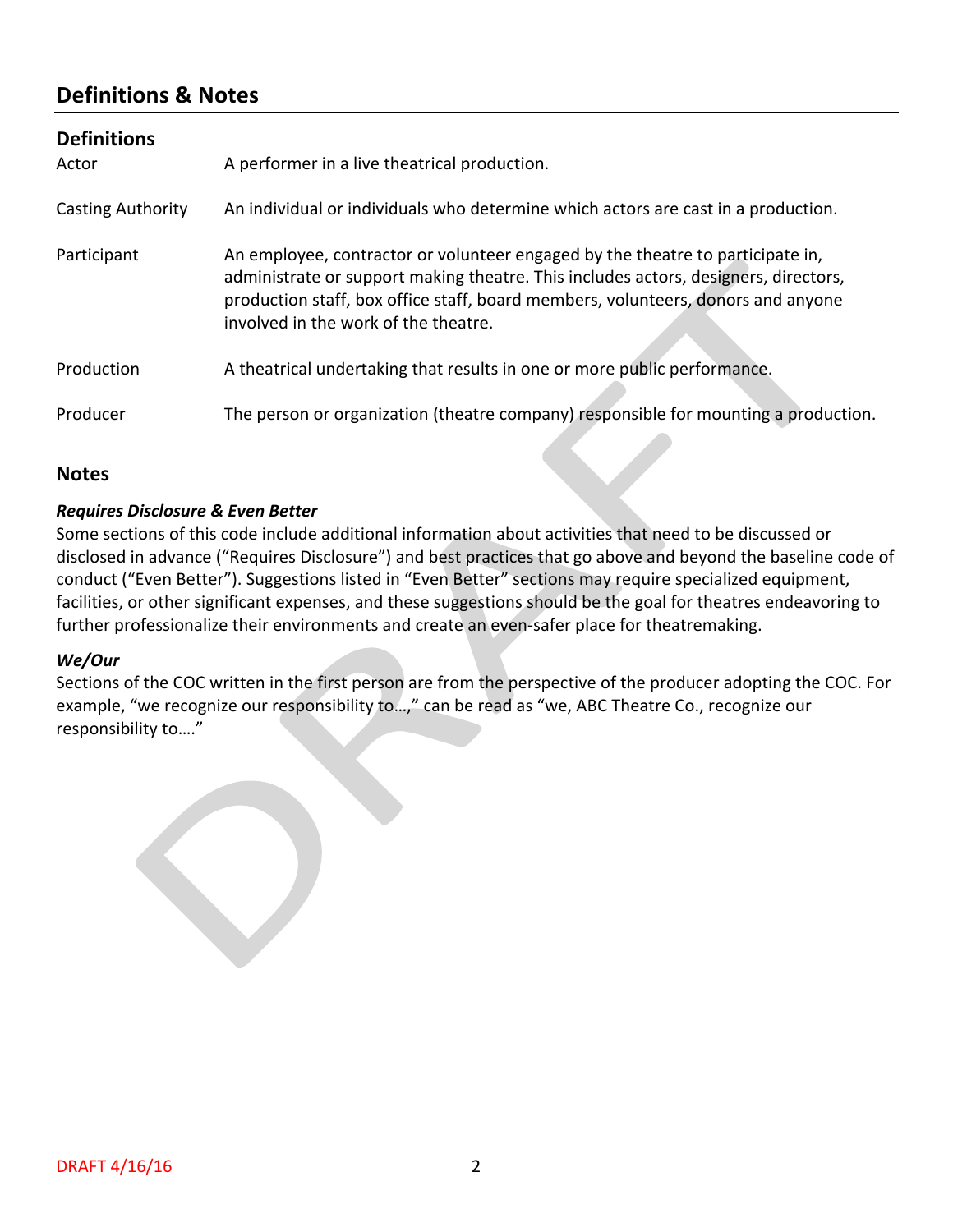# **Table of Contents**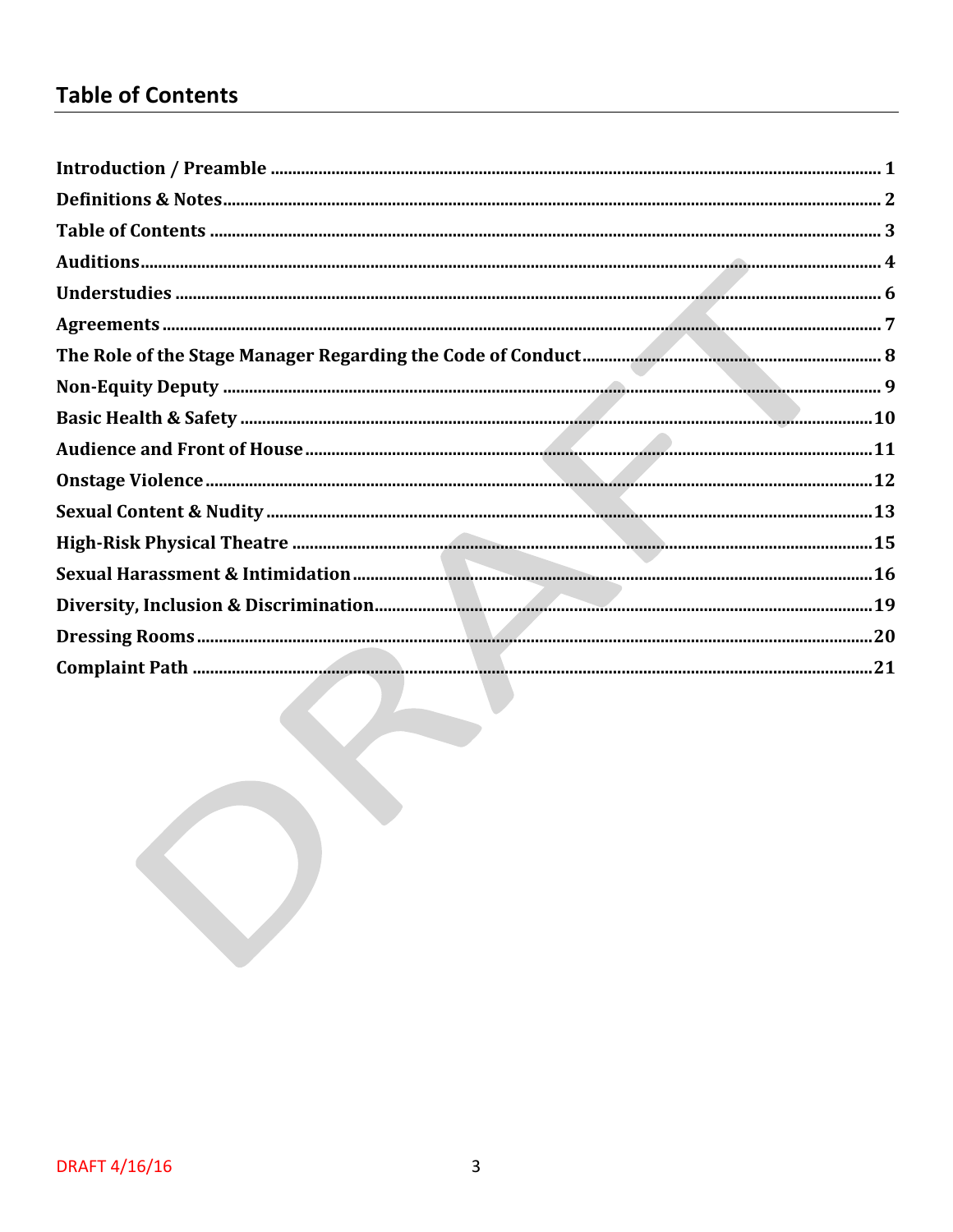## **Auditions**

We recognize our responsibility to make sure actors and other prospective participants are fully informed regarding the goals, requirements, and expectations for a particular show, project, or season. For the purpose of this section, an audition may constitute interviews, readings from a given text, presentation of prepared pieces, improvisations, singing, movement and callbacks.

### **Audition Notices or Invitations will, wherever possible include and/or disclose:**

- For which role(s) the actor is being called in, and which role(s) have been cast.
- If available, the full text of the script or a detailed project outline.
- The Producer's inclusivity policy. Inclusive casting is understood as being open to casting roles with with artists that may not reflect the original description of a role in terms of age, ability, ethno-cultural identity, gender, or sexual identity; and in roles where ethnicity, gender, age, or ability is not prescribed.
- Any role that depicts a character with a specifically stated disability.
- Known requirements or potential of stage combat, feats of physical daring, nudity, partial nudity, sexual contact, or other unusual activities.
- For devised works, possibilities for stage combat, feats of physical daring, nudity, partial nudity, and sexual contact.
- The name(s) and accreditations/associations of any choreographer(s).
- Assertion that actors can decline auditions without fear of losing future audition invitations.
- Disclosure if the audition will be recorded.

#### **Auditions**

- The producer will provide a safe space for the audition including:
	- o A smoke-free environment.
	- o Audition rooms which are clean, sufficiently lighted, and appropriately heated and ventilated.
	- $\circ$  A safe surface for dance or fight calls.
- Actors will not be asked to attend more than three (3) calls for a single production.
- Audition calls will be no longer than three (3) hours, and will not run later than 11pm.
- Required materials (scripts and sides) will be provided at the audition.
- Actors will never be asked to audition with scenes that include violent or sexual contact, unless it was disclosed in the audition notice or invitation.
- Any physical contact required for an audition will be disclosed and choreographed. Performers will never be asked to improvise violent or sexual contact.
- Actors will never be asked to disrobe at an audition. (See Sexual Content & Nudity)
- Actors will be made aware of people present that are not the casting authority.
- The casting authority will confirm with the actor that they have reviewed the supplied materials and are aware of the requirements as outlined in the audition notice or invitation.
- Auditions will not be recorded unless specified in the notice or invitation.
- The producing entity will make reasonable accommodations to facilitate access, which may include providing interpreters, accessible facilities, and advanced access to audition materials, for artists with disabilities.
- At each audition, a Disclosure Form will be clearly posted (see the example below).
- Actors will not be charged a fee to audition.
- Actors have the right decline a casting offer without fear of losing future opportunities.

#### $DRAFT 4/16/16$  4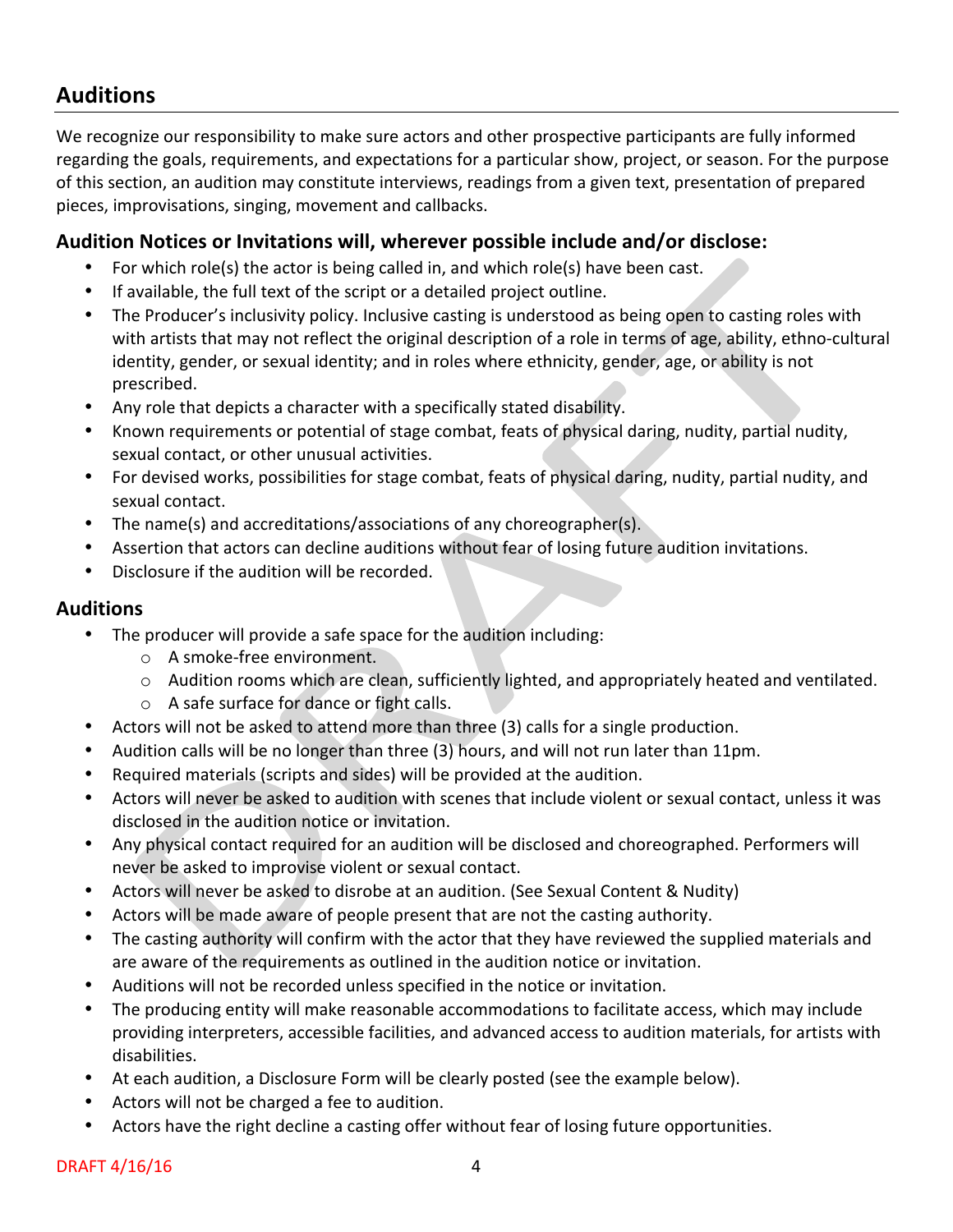### **Sample Audition Disclosure Form**

- This theatre is part of the **Code of Conduct Pilot Group (COCPG)**, which seeks to strengthen an atmosphere wherein communication, safety, respect, and accountability are high priorities as is the health, safety and wellbeing of Chicago theatres and artists therein. We hope the following disclosures help you make an informed choice should you be offered a role in this production.
	- All theatres that abide by the COC make the following audition commitments to you:
		- $\circ$  You will not be asked to audition more than 3 times for this production;
			- $\circ$  You will not be kept at any audition more than 3 hours; or past 11pm;
			- $\circ$  You will not be asked to disrobe, or perform any intimate contact or violence as a part of your audition;

First day of rehearsal: \_\_\_\_\_\_\_\_\_\_\_\_\_\_\_\_\_\_\_\_\_\_\_\_ 

| Range of rehearsal hours: |  |
|---------------------------|--|
|---------------------------|--|

Tech begins: \_\_\_\_\_\_\_\_\_\_\_\_\_\_\_\_\_\_\_\_\_\_\_\_ First preview:

Opening: \_\_\_\_\_\_\_\_\_\_\_\_\_\_\_\_\_\_\_\_\_\_\_\_ 

Closing: \_\_\_\_\_\_\_\_\_\_\_\_\_\_\_\_\_\_\_\_\_\_\_\_ Days/times of planned performances: \_\_\_\_\_\_\_\_\_\_\_\_\_\_\_\_\_\_\_\_\_\_\_\_ 

Performance venue:

DISCLOSURES (check all that apply):

- $\Box$  There is a possibility that the production will be extended through
- $\Box$  Costumes will be supplied by the producer
- $\Box$  Actors will be expected to help build and strike the set
- $\Box$  There will be understudies for this production
- $\Box$  There will be pay for this production in the amount of
- $\Box$  This production contains sexual content
- $\Box$  This production contains nudity
- $\Box$  This production contains violence

 $\Box$  If yes, A fight choreographer will be on staff for this production

- $\Box$  This production is accessible to performers who use a mobility device
- $\Box$  This production will have a non-traditional audience seating arrangement
- $\Box$  There is at least one preview planned for this production

Further Disclosures:

The COCPG welcomes feedback at help@notinourhouse.org at NotInOurHouse.org. Please fill out an anonymous e*comment card at NotInOurHouse.org and let us know suggestions for this Disclosure Form, or any experience you have relative to the COCPG. We respect your anonymity. Thank You!!*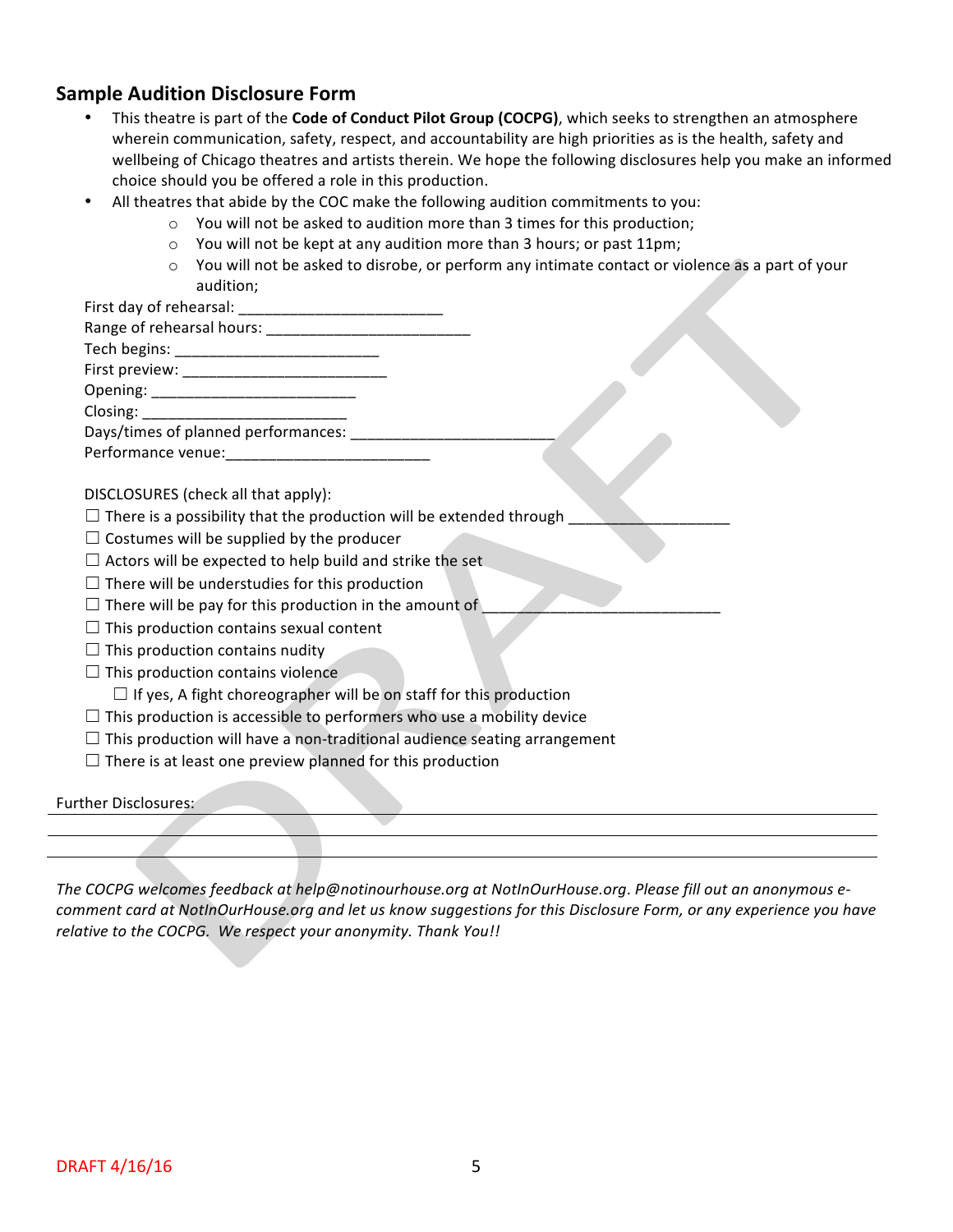## **Understudies**

It will be disclosed at the time of audition whether or not understudies will be used for said production.

We make the following commitments regarding understudies:

- Understudies will have a written agreement detailing expectations and compensation.
- The following will be disclosed to understudies at the time they are contracted:
	- $\circ$  Specific expectations of the understudy during the rehearsal process, including work with dialect coaches and other specialists.
	- $\circ$  Specific expectations and opportunities of the understudy during the run of the show.
	- $\circ$  The number of understudy rehearsals that will be held.
	- $\circ$  Whether a put-in rehearsal will be scheduled, if notice allows.
	- o Whether the understudy will be provided with his/her own costume(s) or will wear the costume(s) of the actor being covered.
	- $\circ$  If a performer leaves a production permanently, whether the understudy will replace that performer or the role be re-cast.
	- $\circ$  The understudy comp policy.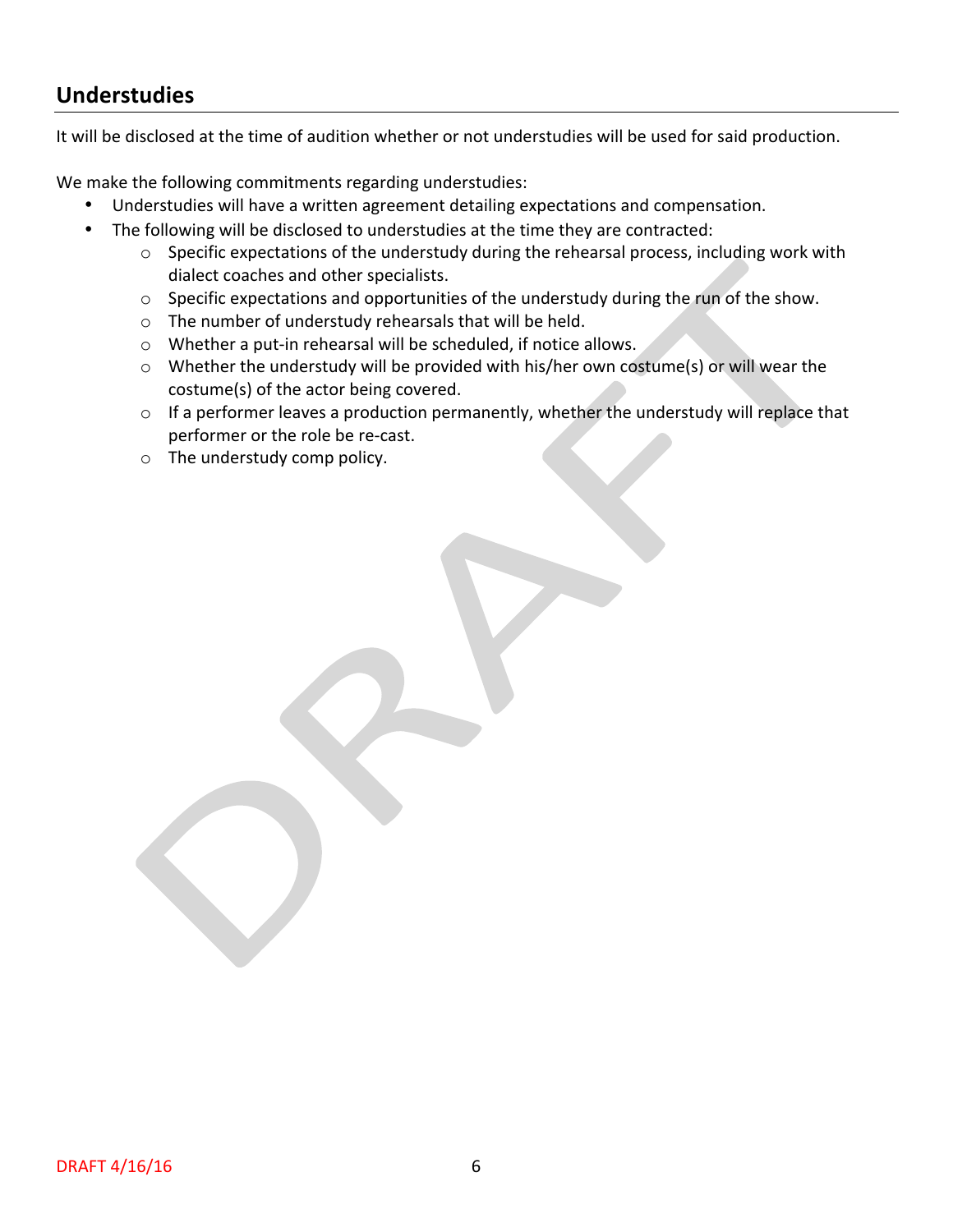## **Agreements**

Agreements will be presented to all parties hired, and serve as an understanding and intention relative to a single production with said Producer. Agreements include, at a minimum, the following clauses:

- Schedule  $-$  the planned rehearsal and performance schedule
- Compensation the amount the participant will be paid, and when that payment will be made
- Responsibilities  $-$  a general outline of the responsibilities of the participant
- Disclosures any information that should be communicated to the participant in advance of the production. This code of conduct includes a number of suggested disclosures.

#### **Sample Agreement**

(Your Producing Company) AGREEMENT

This production agreement ("Agreement") entered into as of this (DATE), 20\_\_\_, between\_\_\_\_\_\_\_\_\_\_\_\_\_\_\_\_\_\_\_\_\_\_\_ ("Actor") and (YOUR PRODUCTION COMPANY) ("Company") and its producer(s).

Company is producing (NAME OF PLAY) ("the Play") at the (THEATRE NAME), Chicago Illinois; and seeks to engage Actor to provide such services to Company pursuant to the terms and conditions of this Agreement:

1. Services Provided. Actor agrees to accept role(s) as directed relative to the Play by Company.

Rehearsals begin (DATE ). Tech week begins (DATE ). Closing will be on (DATE).

Previews: (DATES ) Opening night: (DATE ) Regular Run: (days, dates, times) Closing (DATE ).

1. Performance Calls. Actors are required to arrive no less than 30 minutes before performance times. Put-ins, fight, dance, etc. calls, warm-ups will be specified, communicated and posted.

2. Conflicts. Actor will notify Company at the time of audition and/or offer of all conflicts with any rehearsals and performances.

3. More Remunerative Employment (MRE). Actor may be excused from a reasonable number of rehearsals in the event of

temporary MRE. MRE does not apply to black-out dates that cover tech, previews and opening.

4. Code of Conduct (COC). Actor has read, understood, and agrees to abide by the COC.

5. Personal Effects. Company, and (FILL IN RENTAL SPACE NAME) are not liable for the Actor's personal property.

6. Notice. All notices under this Agreement shall be in writing. Schedule changes and relative notifications will be posted by Company at a designated location within the rehearsal space, theatre, and e-mail.

7. Compensation. Company agrees that Actor will be paid a minimum of but not limited to (FILL IN AMOUNT and TERMS) 8. Tech Week and Strike. Tech week rehearsal calls are outside of the commonly designated rehearsal schedule, and will be designated as called, and include open ended calls as needed but not exceeding a 12 hour call.

10. Actor will / will not be required at strike (circle one).

11. Production dates may be changed upon the mutual agreement of the production team.

12. Additional performances will be at the democratic discretion of Actor in conjunction with the production team.

13. Extension. Company agrees that any extension beyond the (FILL IN DATE) closing will be discussed with Actor and mutually agreed upon in conjunction with the production team. Any extension could necessitate a new venue.

14. Absences. Should the actor be unable to execute any duties, replacement of Actor is at the discretion of Company. 15. Budgets and Receipts. Actor may make pre-approved purchases, and agrees there will be no reimbursement without a receipt to be provided to the Producer by the conclusion of strike. All items purchased with Company funds become the property of the Company. All items borrowed or rented from Actor will be returned as contracted and replaced by the Producer if not in contracted condition at the conclusion of the contract. Sales tax reimbursement according to 501  $\mathbb{O}(3)$  status. 16. Theatre Rental Space Regulations and Rules. Actor agrees to abide by all regulations and rules as posted by (FILL IN

THEATRE OR THEATRE RENTAL SPACE) staff, and accepts all terms for fines regarding violations.

17. Warranty. Actor warrants that he/she is not under contract (and will not execute a contract) that might infringe upon their ability to fulfill the terms of this agreement.

18. Insurance. Company will maintain significant accident and liability insurance underwritten by (Insert Insurance Company Name).

This Agreement (and its Riders) constitutes the entire Agreement between Actor and Company and supersedes all prior agreements with respect to the subject matter hereof.

| Actor:(signature)                                           | Producer: (signature) |  |  |  |
|-------------------------------------------------------------|-----------------------|--|--|--|
| Date:                                                       | Date                  |  |  |  |
| Additional Agreements can be found at www.potingurbouse.org |                       |  |  |  |

**Additional Agreements can be found at www.notinourhouse.org.**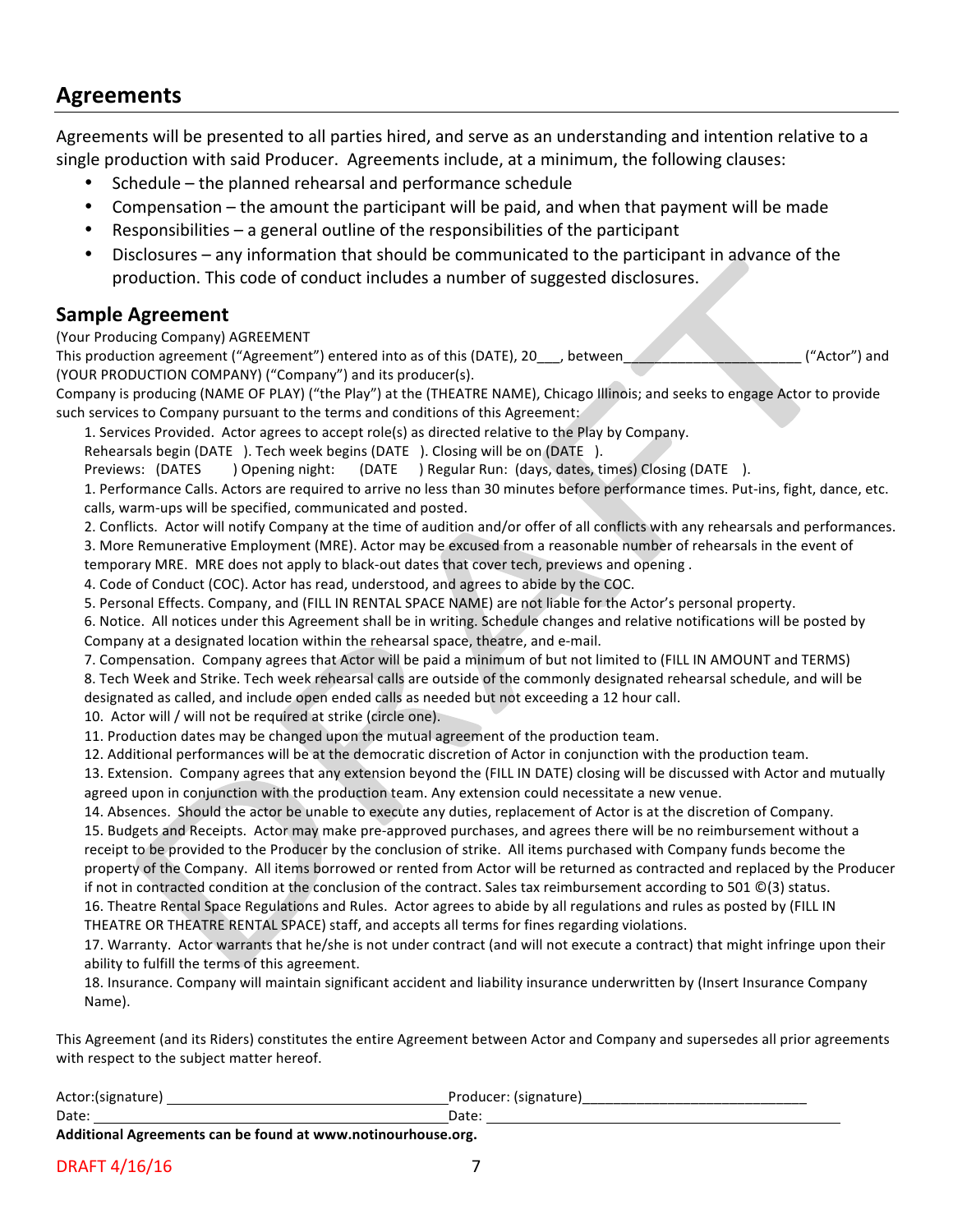## **The Role of the Stage Manager Regarding the Code of Conduct**

The Stage Manager (SM) plays a crucial role in any production, and an equally crucial role in facilitating compliance with the Code of Conduct. The SM is a primary communication conduit between participants in a production and the producer as well as between performers and directors. We believe that the SM should be empowered to make decisions related to the safety of the participants and the integrity of the production and is expected to play a pro-active role in keeping all relevant parties informed of any actual or potential issues.

The SM should be well versed in the contents of the COC, the complaint path detailed by the producer, and the SM's role in both.

When reporting an injury, documenting staging and choreography (including sexual choreography), making nightly reports, receiving complaints and administrating solutions, the role of the SM does not change in theatres that adopt the COC. The significant potential additions to those responsibilities include

- Knowing and following the theatre's published complaint path;
- Being present for, and documenting consent as it relates to rehearsal boundaries;
- Documenting sexual content in detail (similar to fight or dance choreography).
- Inducing the Non-Equity Deputy in considerations of the First Rehearsal & First Technical Rehearsal Safety Walk in addition to knowing the duties of the Non-Equity Deputy.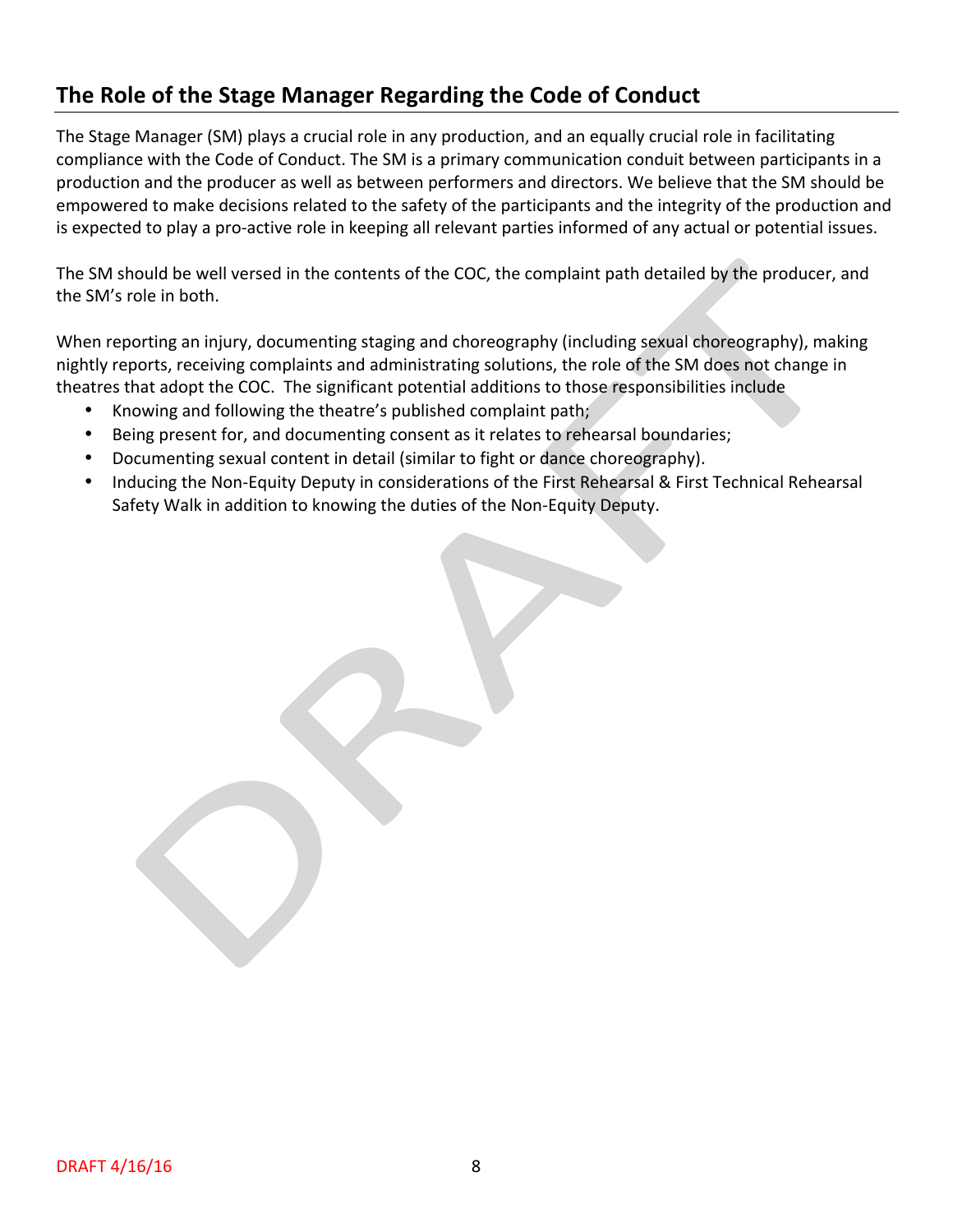## **Non-Equity Deputy**

We recognize the importance of the role of a Non-Equity Deputy (NED) and will set aside time for electing a Non-Equity Deputy on the First Day of Rehearsal. The Non-Equity Deputy agrees to be the point of communication between the cast and crew and the stage manager when a complaint or issue cannot be resolved by an individual.

Productions often present no issues of concern, either to an individual or to all, but it is reassuring to have a Non-Equity Deputy in the production and there are lots of tasks a Non-Equity Deputy can undertake on behalf of their colleagues that are greatly appreciated. It is the job of the cast and crew to keep open and fair communication with The NED, who serves as an important tool in keeping the workplace safe and open.

### **Roles and Responsibilities of the Non-Equity Deputy (The NED)**

- The NED volunteers, or is elected by secret ballot. The NED agrees to:
	- $\circ$  Serve as the liaison between cast, crew and SM when necessary issues in the workplace arise.
	- $\circ$  Protect anonymity. Reports to The NED remain anonymous when requested.
	- $\circ$  Is familiar with the COC, and assures the theatre's rules and safety notices is posted.
	- $\circ$  Assist in providing access to the COC.
	- $\circ$  Alerts SM of COC infractions.
	- $\circ$  Shadows the SM on the safety walk as outlined the Basic Health and Safety code.
	- $\circ$  Wherever possible, includes complainants of the process of resolution.
	- o Provide contact information and availability for consult outside rehearsal space/hours.
	- $\circ$  Agrees to respond to complaints as soon as possible, and wherever possible within the same day; including addressing SM immediately whenever possible.
	- $\circ$  Has authority to contact the producer, according to the complaint path provided by the theatre, if the SM is not responsive to an issue or if the issue is beyond the SM's scope of authority.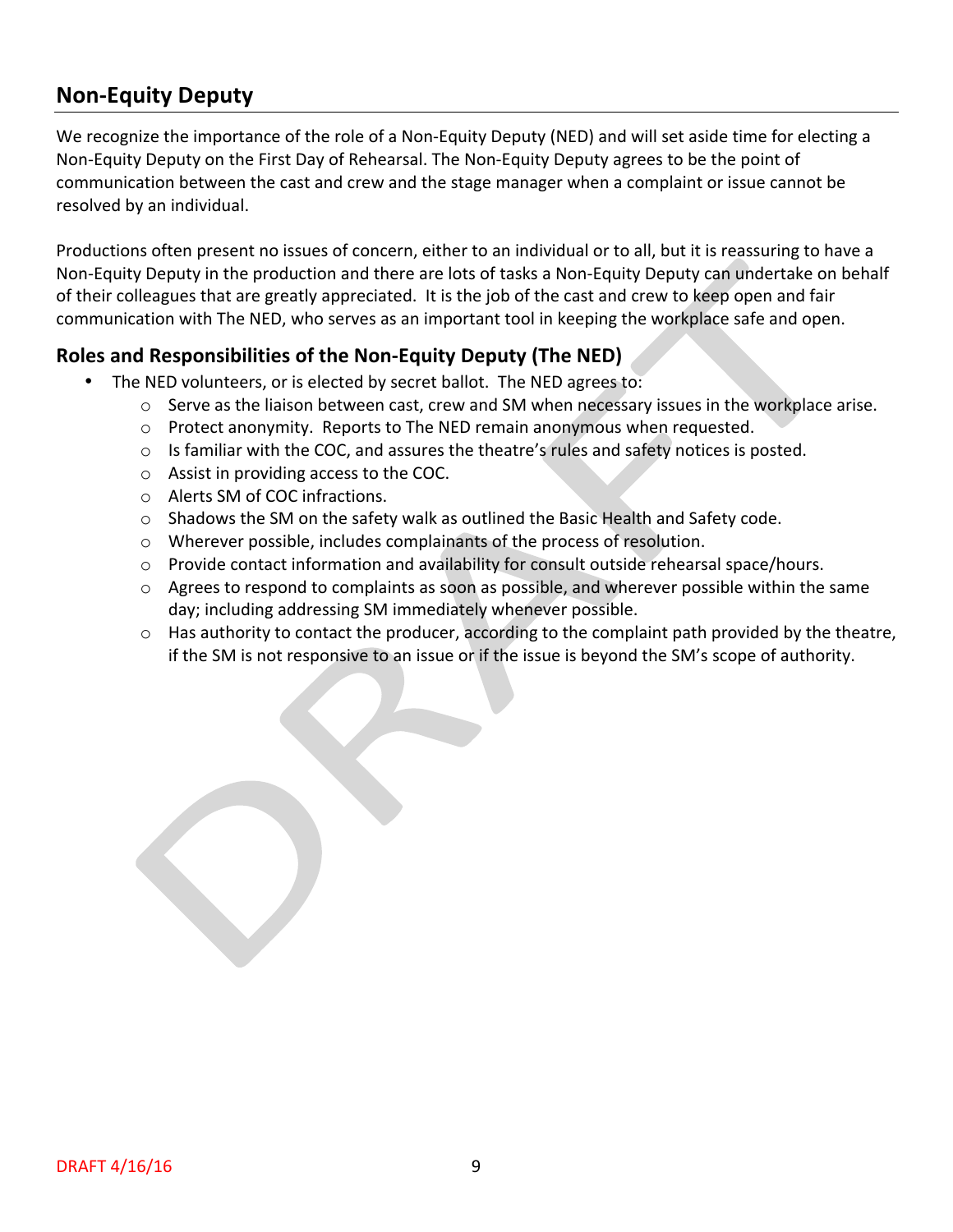## **Basic Health & Safety**

We recognize the importance of maintaining an environment that prioritizes the basic health and safety of its inhabitants, whether it's an established theatre venue or a non-traditional space. We seek to identify and remedy situations that might be considered unsafe or unhealthy. Many performance-day problems can be prevented through careful planning. Health and safety considerations will be a regular topic at production meetings. 

We are responsible for making sure that all parties receive immediate attention if they are taken ill or are injured in rehearsal or during performances. Accidents and illness can happen at any time and first aid can save lives and prevent minor injuries from becoming major ones.

We will strive to promote basic health and safety practices by providing the following:

- toilets and sinks, with soap and towels or a hand-dryer;
- drinking water (or disclosure if drinking water is not available);
- proper ventilation a supply of fresh, clean air drawn from outside or a ventilation system;
- a reasonable working temperature (between 65 and 75 degrees);
- lighting suitable for the work being carried out;
- clean and maintained rehearsal spaces;
- regular equipment maintenance (see High Risk Physical Theatre) ;
- floors and traffic routes that are free from obstruction and tripping hazards;
- compliance The City of Chicago's fire codes;
- functional, non-expired fire extinguishers;
- a suitably stocked first-aid box.

At the first rehearsal, and the first technical rehearsal with actors, a basic Safety Walk Through with the SM and the Ned should include the following:

- Fire exit locations;
- Locations of first aid kits:
- Emergency procedures;
- Tripping or safety hazards in rehearsal settings and constructed stage settings;
- Locations of restrooms;
- Anticipated health and safety issues;.
- Scenic units, stage floor surfaces, and special effects;
- Areas of potential hazard that have or may require glow tape;
- Wardrobe special needs, food allergies reported, and footwear to protect from debris.
- If an unsafe condition or unsafe act is discovered, it must be immediately reported to the SM. Records should be kept by the SM and the channels of remedy should be followed. Typical health and safety record keeping includes:
	- Accident, incident and first-aid reports;
	- Checklist of first rehearsals and first tech rehearsal walk-throughs

#### **Even Better**

- Staff within the organization should be trained in first aid and CPR.
- Fire extinguishers should be regularly inspected by a professional.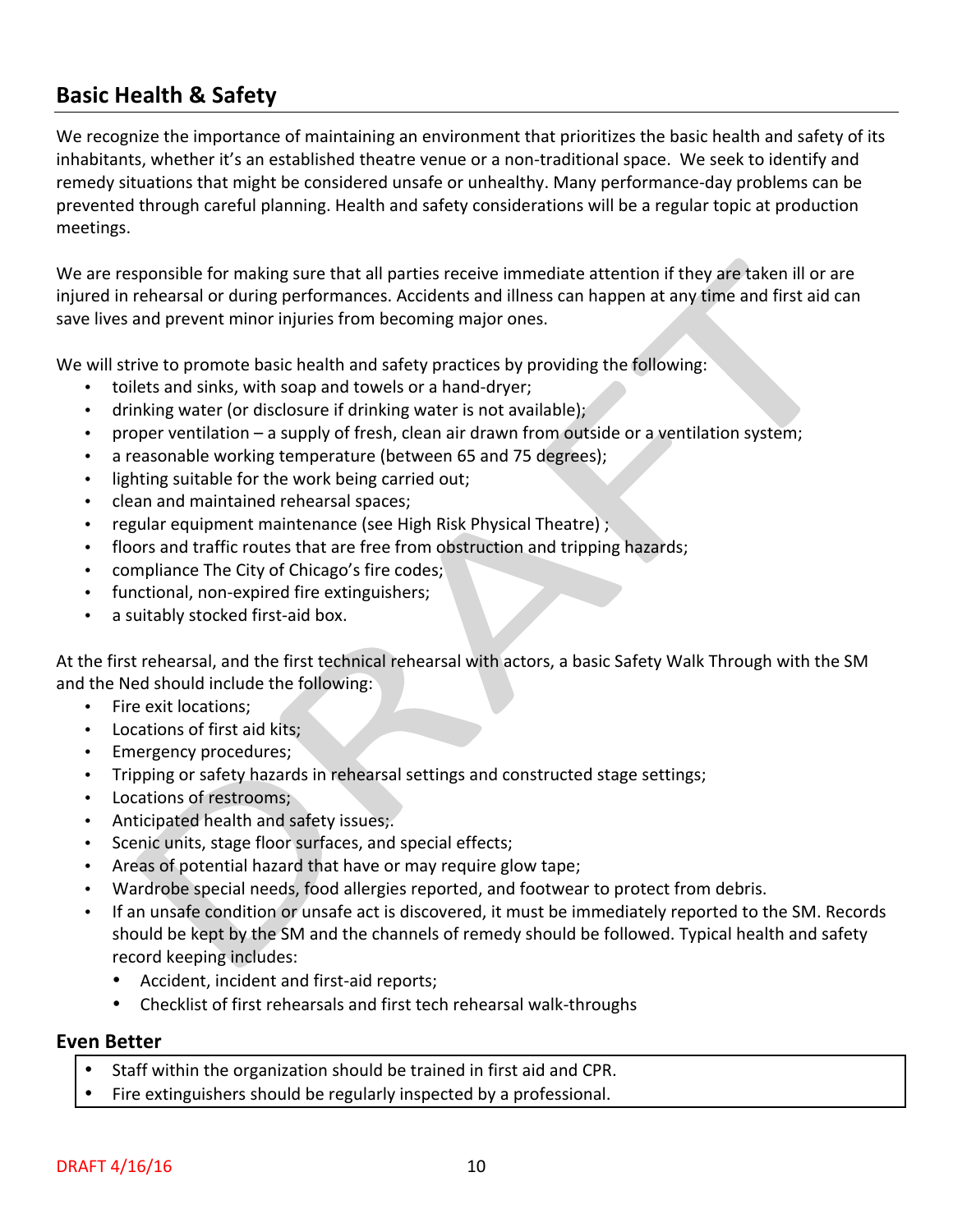## **Audience and Front of House**

Audience members impact the safety and secure environment of the performance. Increasingly, theatre is made in a variety of spaces that may not have traditional elements such as a stage and specific audience area. This code will outline:

- The difference between "traditional" and "non-traditional" environments in this context,
- how the producer can prepare artists for interaction with the audience,
- how the producer can establish a safe environment for this interaction,
- how the producer implement measures to uphold security during the performance.

**Traditional Audience Environment** is understood to be a performance that takes place in a theatre where the audience space and the performance space are defined and separate from one another. In a Traditional Audience Environment, performers are not typically expected to directly interact with the audience.

**Non-Traditional Audience Environment** include, but are not limited to, site specific theatre, performances with direct audience interaction, promenade theatre, and performances where the performers move throughout and/or interact with the audience.

#### **Pre-Production**

The type of audience environment will be disclosed to artists at the time of audition, or as early as possible thereafter.

#### **Preview Performances**

Non-Traditional Audience Environments require that special attention be paid to the preview process in order to predict how an audience will interact with the performance, and preview performances are strongly suggested.

#### **Performances**

The nature of any audience interaction or other non-traditional audience environment should be communicated to audience members before the performance begins. This will allow the audience to be willing participants in the production and will help to prevent unexpected audience behavior during the performance.

Audience conditions that effect performers will be communicated to the performers before the performance.

For all public performances, including previews, the producer should designate an individual to oversee box office and front of house operations. In Non-Traditional Audience Environments, additional responsibilities should include:

- $\circ$  attend at least one run-through or technical rehearsal prior to the first audience.
- $\circ$  conduct a pre-performance meeting with any and all front of house staff prior to every show to cover:
	- building safety requirements, audience configuration;
	- expectations of audience engagement;
	- any frequent unacceptable audience behaviors (drunkenness, inappropriate interactions with performers); and discuss a prevention and response plan.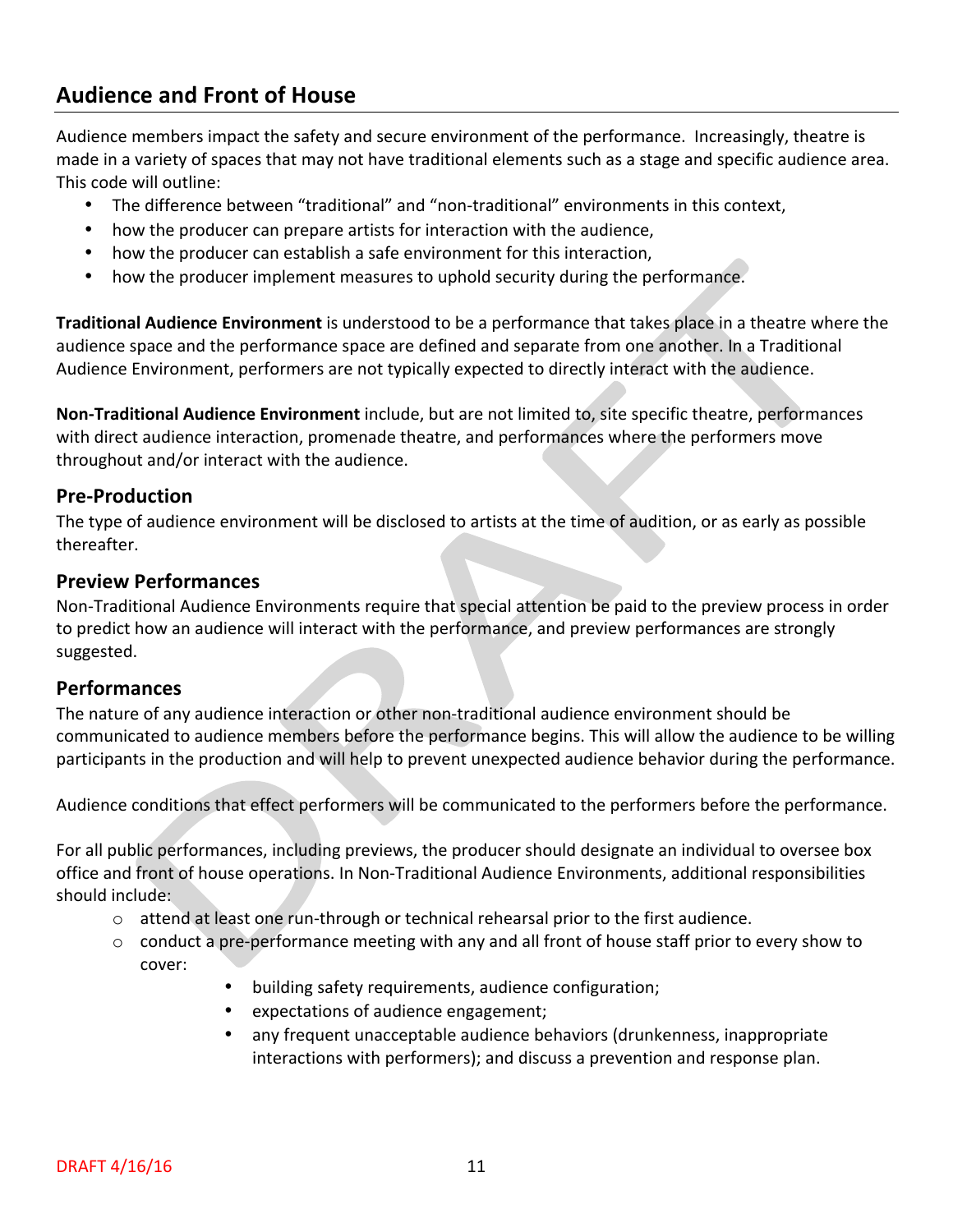## **Onstage Violence**

We seek to prepare for and mitigate the risks of onstage violence to create a safe space in which to take great risks.

#### *Pre-Production & Auditions*

- Should a violence designer be required for a production, they will be engaged by the first production meeting.
- Auditionees will be notified of the following
	- $\circ$  The nature of the on-stage violence (weapons, physical combat, or sexual violence) acknowledging that concepts may change.
	- $\circ$  The name and bio of the violence designer/fight choreographer.

#### *Rehearsal*

- At the first rehearsal, the responsibility chain for violence should be clearly laid out for the cast, ideally introducing the violence designer, and discussing how the violence will be handled.
- Adequate time will be given to teach, rehearse, and adjust all choreographed violence.
- Fight Captains: a fight captain (typically the cast-member with experience in onstage violence) should be chosen to ensure that violence is rehearsed and doesn't change unintentionally. The fight captain will also bring any issues the attention of the stage manager and/or designer.
- Recording fights: Choreography should be either written down or video-recorded, so that actors and fight captains can keep the fights accurate.
- Fight calls: Ideally every rehearsal should have time set aside to run any fights that have already been choreographed. This is especially important before running the show. The designer, fight captain and SM should work together to make sure enough time is given.
- Fight calls need a safe space. Either on the stage or in a rehearsal space, but either way, when fight calls are happening, nothing else should be happening in that space – lights should not suddenly be shifting while people are fighting, and the space should be in, or close to, performance conditions.
- Communication with designer: Daily rehearsal reports should be sent to the violence designer and should include notes to the designer if any adjustments need to be made to the fights, or if any problems develop.
- Prop management: Weapons should be kept carefully managed the only people handling props should be those who are required to.

### **Performance**

- Fight calls should occur before every show.
- Communication should continue: ideally every performance should get a performance report distributed, and that distribution should include the violence designer, noting any issues that arise, or injuries (whether related to the fights or not).
- Performers should have a communication plan with the SM to report (on the day it occurs) any inappropriate and unsafe changes in the performance of violence and/or use of weapons. This communication plan should be provided to all members of the production.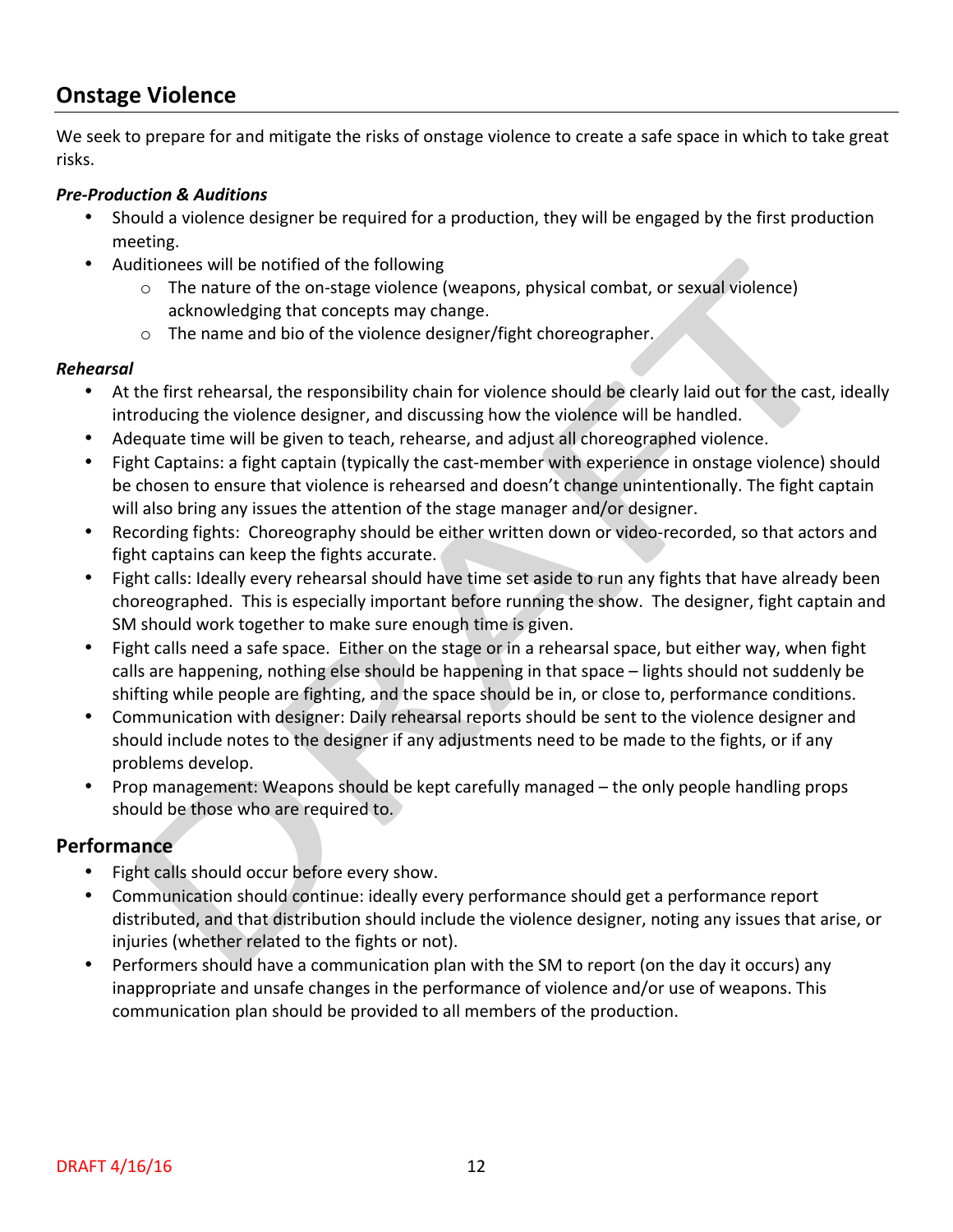## **Sexual Content & Nudity**

The goal of this code is to create an atmosphere of trust and communication wherein great risks, involving Sexual Content and Nudity (SC/N) can be taken. Communication, safety, respect, accountability, artistic freedom, collaborative integrity, and personal discipline are the cornerstones of this code.

#### *Pre-Production & Auditions*

- SC/N will not be required or requested at any audition.
- Actors performing nude must be at least 18 years old, and should provide proof of age at the audition.
- Actors will confirm consent to SC/N at the time of audition, both verbally and in writing.
- All artistic staff will provide auditionees with SC/N policies.
- A designer or choreographer of SC/N will be established. This person may be the director.

#### *Rehearsal*

- The SM and director commit to rehearse SC/N as scheduled.
- Prior to rehearsing scenes with sexual content and/or nudity, the performers, director and SM will be present to discuss the content, and create consent for the rehearsal.
- Initial SC/N rehearsals will be closed. SC/N rehearsals will be opened after agreement by the SM, director and performers involved.
- No unexpected visitors will be allowed at any SC/N rehearsals.
- Actors performing nude scenes will be allowed to have and wear robes when not rehearsing.
- Before work starts, actors, director and SM will agree to the requirements of the planned activity (kiss, slap, etc.). Actors are responsible for staying within those agreed-upon boundaries.
- Actors, director and stage manager will build consent and discuss boundaries before rehearsing scenes with SC/N. A safe-word (like "hold") should be established for SC/N rehearsals.
- SC/N choreography will be documented and maintained by the SM.
- Performers have the option to decline SC/N elements added after audition disclosure.
- Nude performers will not be photographed.
- A temperature comfortable for nude performers will be maintained in the rehearsal space.

#### *Tech*

- The director will publicly transfer the reins of authority to the SM, and will articulate what that means regarding SC/N and complaint path to entire production staff.
- Nudity during technical rehearsals will be limited to those times when it is absolutely necessary. Fleshcolored clothing or a robe may be worn when nudity is not required.
- Technical rehearsals will be closed to visitors during scenes with SC/N.
- Nude performers may not be photographed.
- A comfortable temperature will be maintained in the theatre.
- The SM should be vigilant in identifying and resolving potential physical hazards for nude actors.

#### *Performance*

- The SM should check in before and after performances with each actor individually regarding SC/N; confirming that the choreography is maintained and consent/boundaries have not been overlooked.
- If choreography is altered, actors are required to notify SM as soon as possible.
- A comfortable temperature will be maintained in the theatre.
- Nude performers may not be photographed.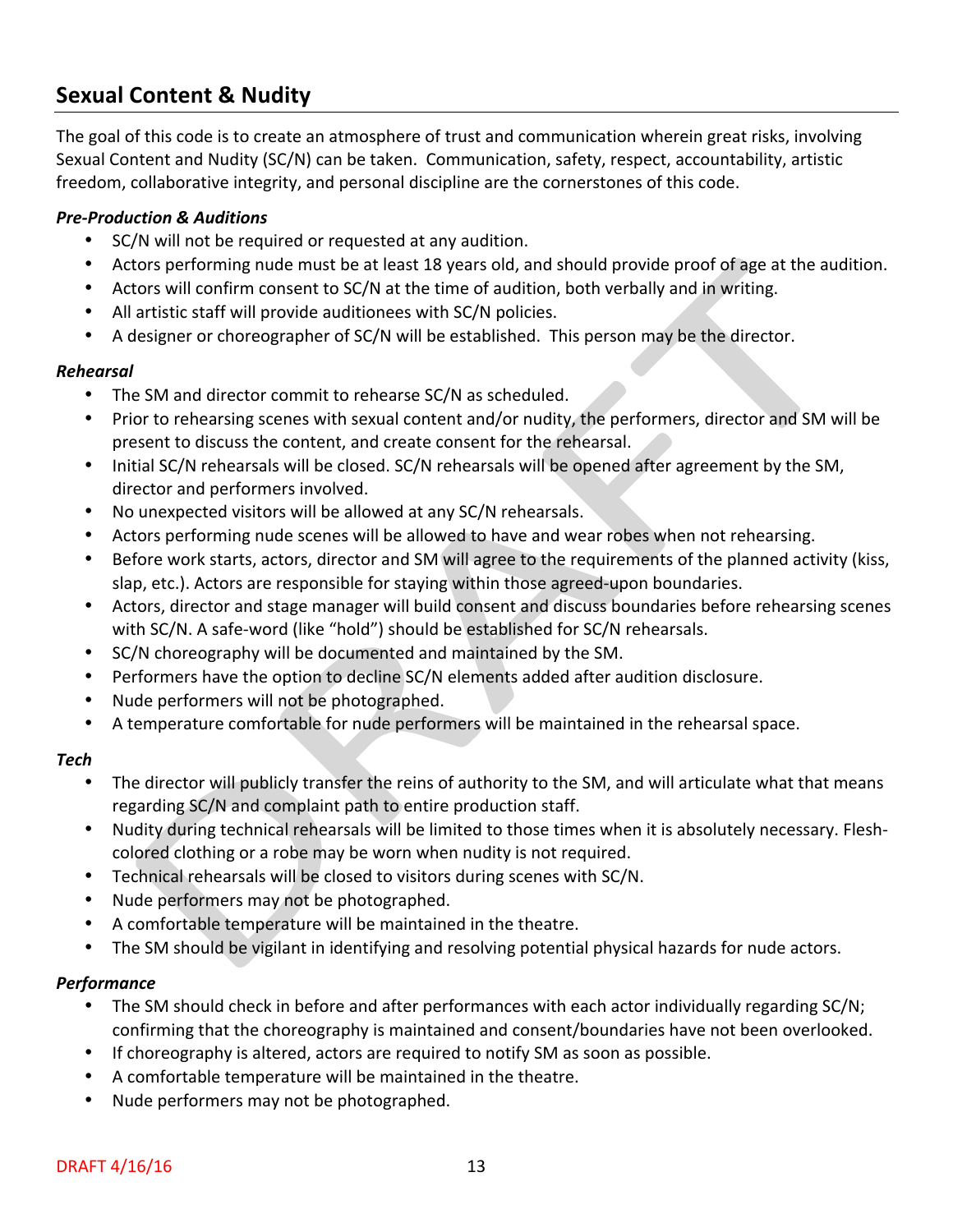### **Consent** – creation of consent is defined by:

- A conversation that specifies the range of contact that is acceptable (e.g., anything but bikini area is within the range, or kissing is always closed mouth, etc.).
- The boundaries may change over the rehearsal process. The boundaries may narrow, or broaden. But any change to the boundaries must be discussed and agreed upon before the rehearsal.
- There will be an opportunity to discuss potential boundary violations at the end of each rehearsal.
- Maintain the integrity of the agreed-upon structure of intimate contact once a show is in production.
- All sexual content and intimate contact will be documented and kept by the SM.
- Performers should report any variations from the agreed-upon boundaries or actions to SM.
- Actors will inform the SM and their scene partner/s if they are sick (sore throat, cold sore, etc.). Alternate choreography should be defined for sick days.

#### **Requires Disclosure**

- SC/N will be disclosed in notices, invitations, and at auditions.
- Pre-cast performers or hired designers should be made aware of SC/N prior to accepting their roles.
- Designers will receive disclosure of SC/N and known design requirements.

#### **Even Better**

- When sexual choreography is required for the show audition using non-sexual choreography to determine physical control.
- Discussion around sensitive requirements and how they will be handled occur in Pre-Production meetings.
- Producer should standardize communication and protocols with directors requiring SC/N.
- If a full script is made available to auditionees, the following language should be included: "Please read the script closely and confirm that you are comfortable working with this material. Feel welcome to bring questions about content to the audition process. Your level of comfort with the content of this script will not impact your casting consideration for future productions."
- Robes will be provided for all actors who will appear nude.
- A deputy will be selected to receive actor concerns in the event that the stage manager is not available or responsive, or is the source of complaint.
- Performers, directors and choreographers should have equal status in devising SC/N scenes.
- A time limit for rehearsing SC/N should be established and communicated.
- Backstage areas and dressing rooms will seek to provide reasonable accommodations for modesty/privacy.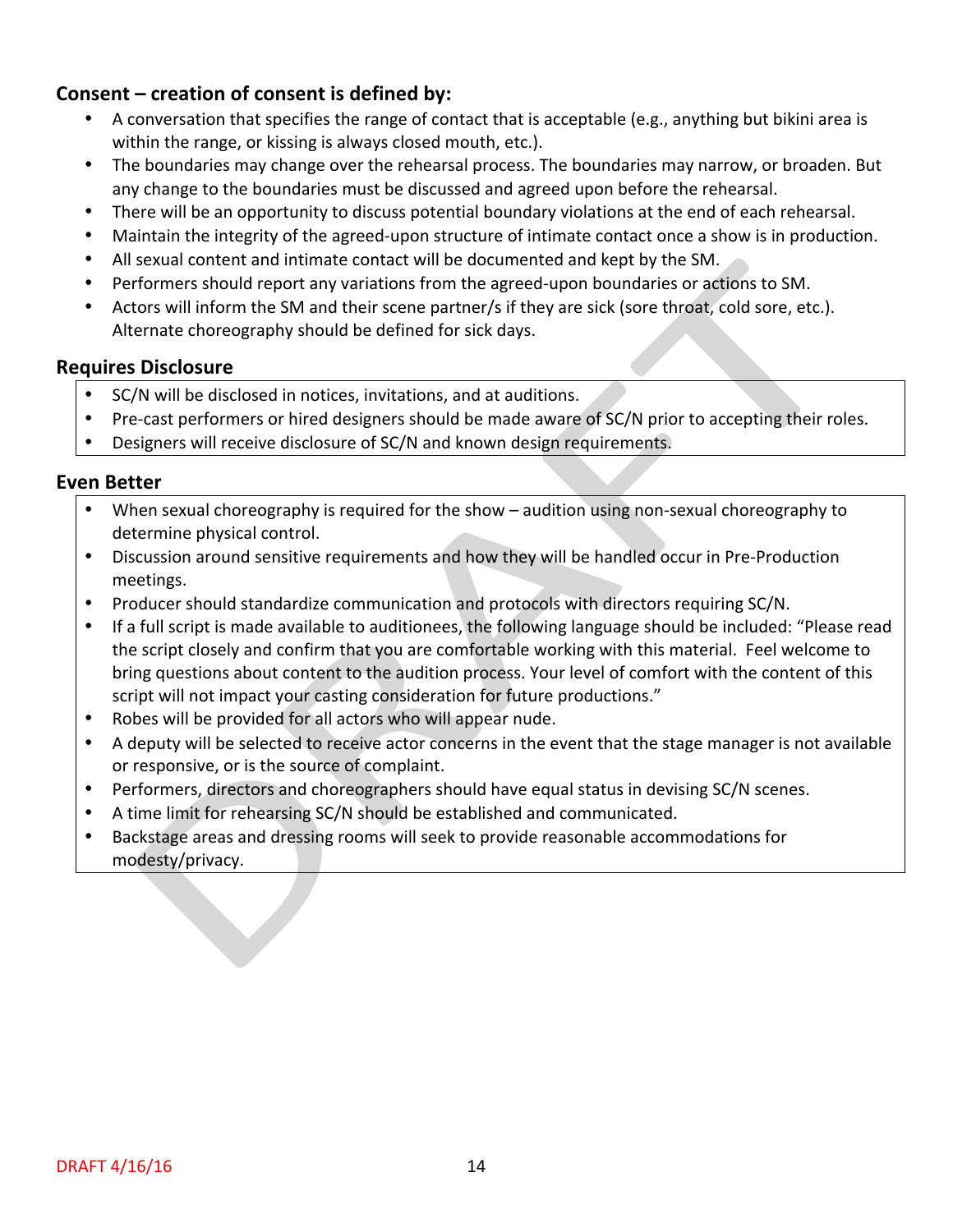## **High-Risk Physical Theatre**

High-Risk Physical Theatre uses performance techniques that carry with them a greater chance of injury than traditional theatre practices. This includes, but is not limited to, acrobatics, tumbling, performing on silks or other equipment, and performing in motorized set pieces. This is a guideline for providing safe rehearsal and performance spaces for actors performing in such a capacity, outside the categories of violent or sexual content.

### **Facilities**

The following will be provided in all rehearsal and performance spaces in which high-risk physical theatre takes place.

- First Aid Kit, including cold packs
- Accident report forms
- Water
- Telephone for emergencies
- Adequate on- and off-stage lighting
- Temperature control
- Ventilation
- Space for warm ups
- Appropriate surface for activity
- Cleaned and maintained floors and surfaces
- Padded/glow-taped marked corners/hazards
- Proof of liability insurance

### **Acrobatic Equipment & Costumes**

- All specialized equipment used on-stage and costumes worn for physical theatre shall be:
	- $\circ$  Suitable for the required movement/choreography
	- $\circ$  Installed by qualified rigger, if applicable
	- $\circ$  Inspected/maintained by trained technician before each use
	- $\circ$  Inspected by performers who use equipment before each use
	- $\circ$  Maintained as needed

### **Auditions & Rehearsals**

- A movement and/or circus director/choreographer will be present at auditions and rehearsals.
- An accurate description of expectations of performers will be provided at auditions.
- Auditionees will be required to provide accurate descriptions of their physical abilities and physical limitations/injuries.
- SM and/or movement captain will record all choreography.
- Time will be allocated for stretching and warm up before all movement rehearsals.
- Time allotment at end of rehearsal for cool down, questions, and concerns.
- The director/choreographer will communicate expectations before each new piece of choreography is rehearsed.
- Performers will communicate any injury, discomfort, or fatigue experienced before, during, and after rehearsals.
- A 10-minute break will be provided after every 80 minutes of physical work.
- The director/choreographer and performers will agree on a vocabulary of safety (i.e.: the word "bail" could be used to abandon a trick mid-execution).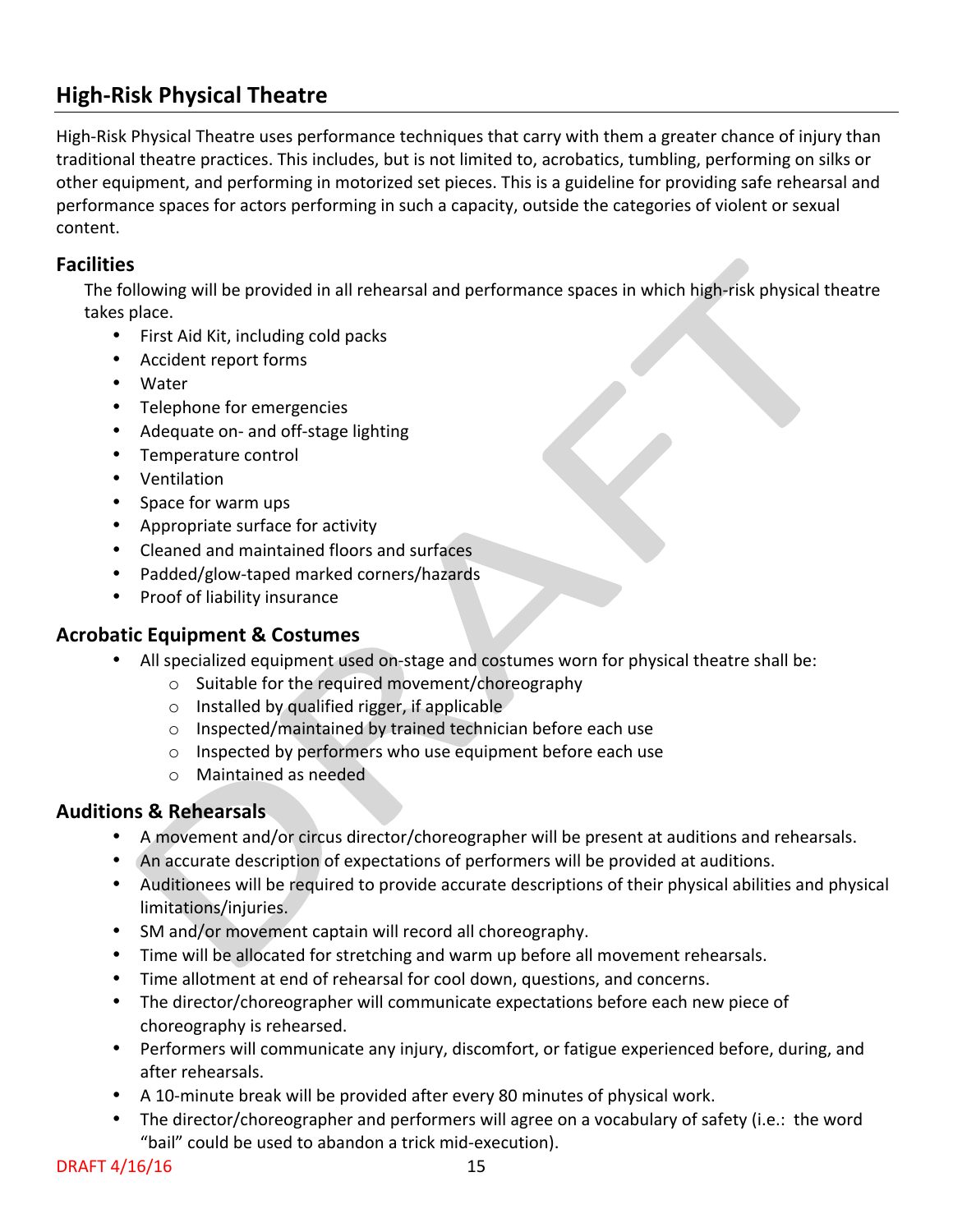## **Sexual Harassment & Intimidation**

#### According to the U.S. Equal Opportunity Commission (EEOC), sexual harassment is defined as follows.

"It is unlawful to harass a person (an applicant or employee) because of that person's sex [sic]. Harassment can include "sexual harassment" or unwelcome sexual advances, requests for sexual favors, and other verbal or physical harassment of a sexual nature. Harassment does not have to be of a sexual nature, however, and can include offensive remarks about a person's sex. For example, it is illegal to harass a woman by making offensive comments about women in general. Both victim and the harasser can be either a woman or a man, and the victim and harasser can be the same sex [sic]. Although the law doesn't prohibit simple teasing, offhand comments, or isolated incidents that are not very serious, harassment is illegal when it is so frequent or severe that it creates a hostile or offensive work environment or when it results in an adverse employment decision (such as the victim being fired or demoted). The harasser can be the victim's supervisor, a supervisor in another area, a co-worker, or someone who is not an employee of the employer, such as a client or customer."

The EEOC covers "employees" only, not contractors and volunteers. For that reason, this Code of Conduct seeks to provide definition for sexual harassment in the theatrical workplace for participants not covered by EEOC laws, to address the lack of sexual harassment codes in the AEA rulebook, and to provide an understanding of and sensitivity to the nuances of a theatrical workplace.

### **Harassment in a broader sense includes, but is not limited to:**

- Inappropriate or insulting remarks, gestures, jokes, innuendoes or taunting about a person's gender, gender identity, sexual identity, racial or ethnic background, color, place of birth, citizenship, ancestry, creed, or ability;
- Unwanted questions or comments about a participant's private life outside of the boundaries of consent established in rehearsal;
- Posting or displaying materials, articles, or graffiti, etc. which may cause humiliation, offence or embarrassment on prohibited grounds that are outside the parameters of the production. A production about pornography, violence, racism, etc. may involve such images, but such images are not appropriate for open display in dressing rooms, bathrooms, etc.;

### **Sexual Harassment in a theatrical workplace:**

- In a theatrical context, harassment will be additionally defined as one or a series of comments or conduct of a gender-related or sexual nature outside the boundaries of consent or production content, that is known or ought reasonably be known to be unwelcome/unwanted, offensive, intimidating, hostile or inappropriate. It is worth noting that the higher the emotional/sexual risk a production asks of its artists, the greater the diligence of each member of production and artistic staffs is expected to foster an environment of emotional safety.
- Sexual harassment includes but is not limited to:
	- $\circ$  Unwelcome remarks, jokes, innuendoes or taunting about a person's body, attire, gender, or sexual orientation outside the boundaries of consent or production content;
	- $\circ$  Negative stereotyping, race, gender, gender identity, religion, color, national origin, ancestry, marital status, sexual orientation, ability, or other status protected by law outside the boundaries of consent or production content;
	- $\circ$  Unwanted touching or any unwanted or inappropriate physical contact such as touching, kissing, patting, hugging, or pinching outside the boundaries of consent or production content;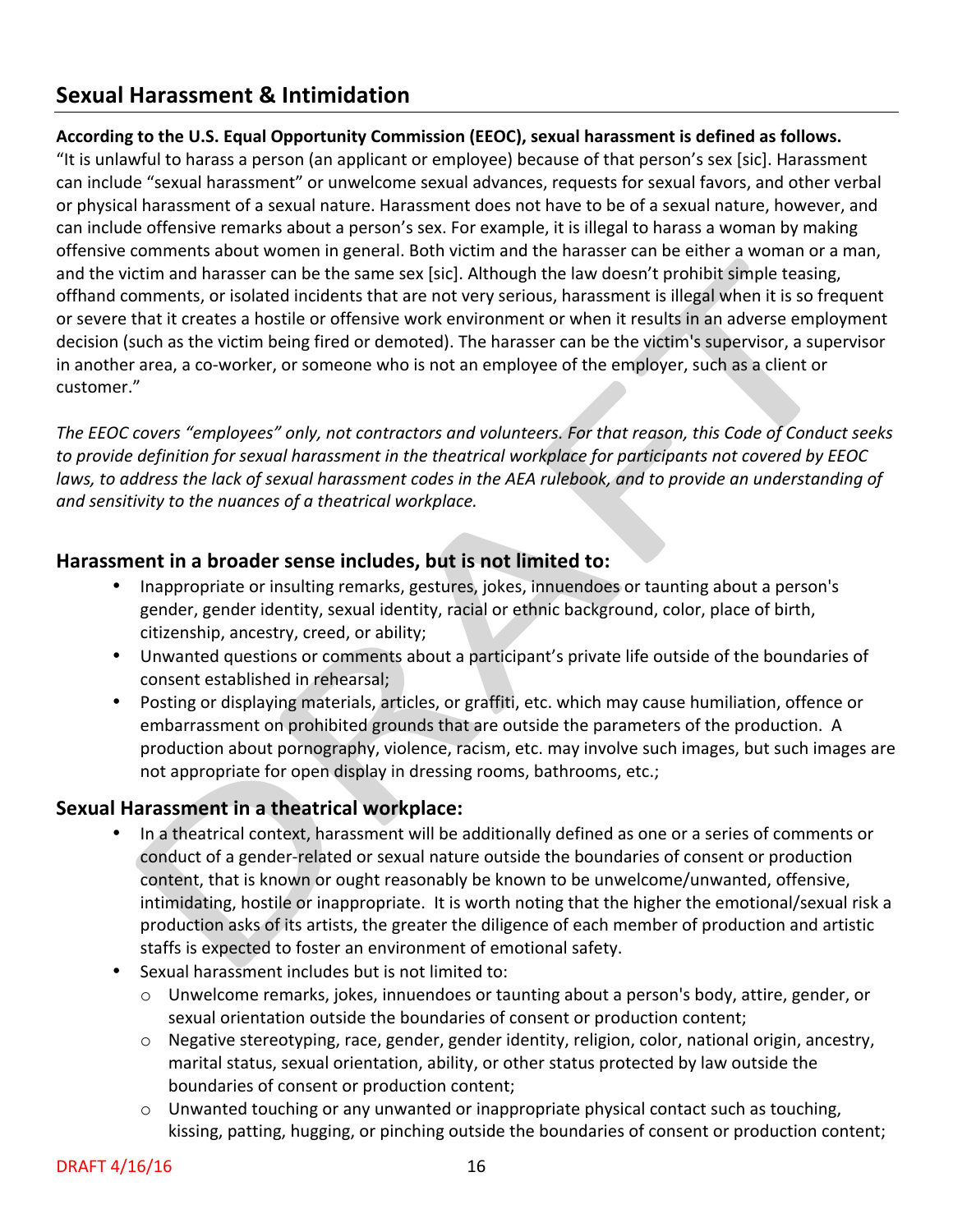- $\circ$  Unwelcome inquiries or comments about a person's sex life or sexual preference outside the boundaries of consent or production content;
- $\circ$  Leering, whistling, or other suggestive or insulting sounds outside the boundaries of consent or production content;
- $\circ$  Inappropriate comments about clothing, physical characteristics, or activities outside the boundaries of consent or production content;
- $\circ$  Posting or displaying materials, articles, or graffiti, etc. which is sexually oriented outside the boundaries of consent or production content;
- $\circ$  Requests or demands for sexual favors which include, or strongly imply, promises of rewards for complying (e.g., job advancement opportunities, and/or threats of punishment for refusal (e.g., denial of job advancement or opportunities) outside the boundaries of consent or production content.
- **Participants have the right to be free from:** 
	- $\circ$  Sexual solicitation or advance made by a person in a position to confer, grant or deny a benefit or advancement outside production content;
	- $\circ$  Reprisal or threat of reprisal for the rejection of a sexual solicitation or advance where the reprisal is made by a person in a position to grant, confer, or deny a benefit or advancement outside production content.

All or part of the above grounds may create a negative environment for individuals or groups. This may have the effect of "poisoning" the work environment. It should be noted that a person does not have to be a direct target to be adversely affected by a negative environment. It includes conduct or comment that creates and maintains an offensive, hostile, or intimidating climate. It is understood that creative atmospheres are not "emotionally sanitary" – they can safely be bawdy, profane, vulgar, and challenging. We assert that having (a) an environment of building consent and (b) an environment that allows for response to clear boundary violations can broaden our opportunity to be challenging and fearless in our work.

## **Sexual Harassment as it relates to Performances with Sexual Content and Nudity**

We are committed to maintaining a workplace of risk supported by communication, safety, respect, and accountability, free of harassment and discrimination. We seek an atmosphere where actors can be bold and live moment-to-moment in the given circumstances of the material while being vigilant to their fellow artists' safety and boundaries. Clear boundaries must therefore be established and agreed upon among the artists involved, both in rehearsals and performance, particularly in scenes depicting violence, sex acts, intimate contact, abuse, or gestures of intimacy.

Theatre environments can court confusion about what is freedom, and what is violation or harassment. Theatre can be bawdy, challenge social norms, shock, offend and even arouse. We do so with integrity when that freedom to express, engage and risk is collective, inclusive, and accountable. We believe that freedom in the theatre can engender both freedom and boundaries. With that in mind, we seek to clarify sexual harassment as it pertains to rehearsal and performance, and to outline recourse when abuses occur.

Sexual harassment in theatrical workplaces also includes, but is not limited to:

- Attempting to engage in sexual behaviors offstage that are choreographed for the stage;
- Suggesting a performer who appears naked onstage or in rehearsal is not allowed physical boundaries and/or privacy backstage or in the dressing room and/or not respecting those boundaries;
- Not respecting the dressing room codes set forth by the COC;
- Inviting a performer to rehearse sexual content outside of scheduled rehearsals;

DRAFT 4/16/16 17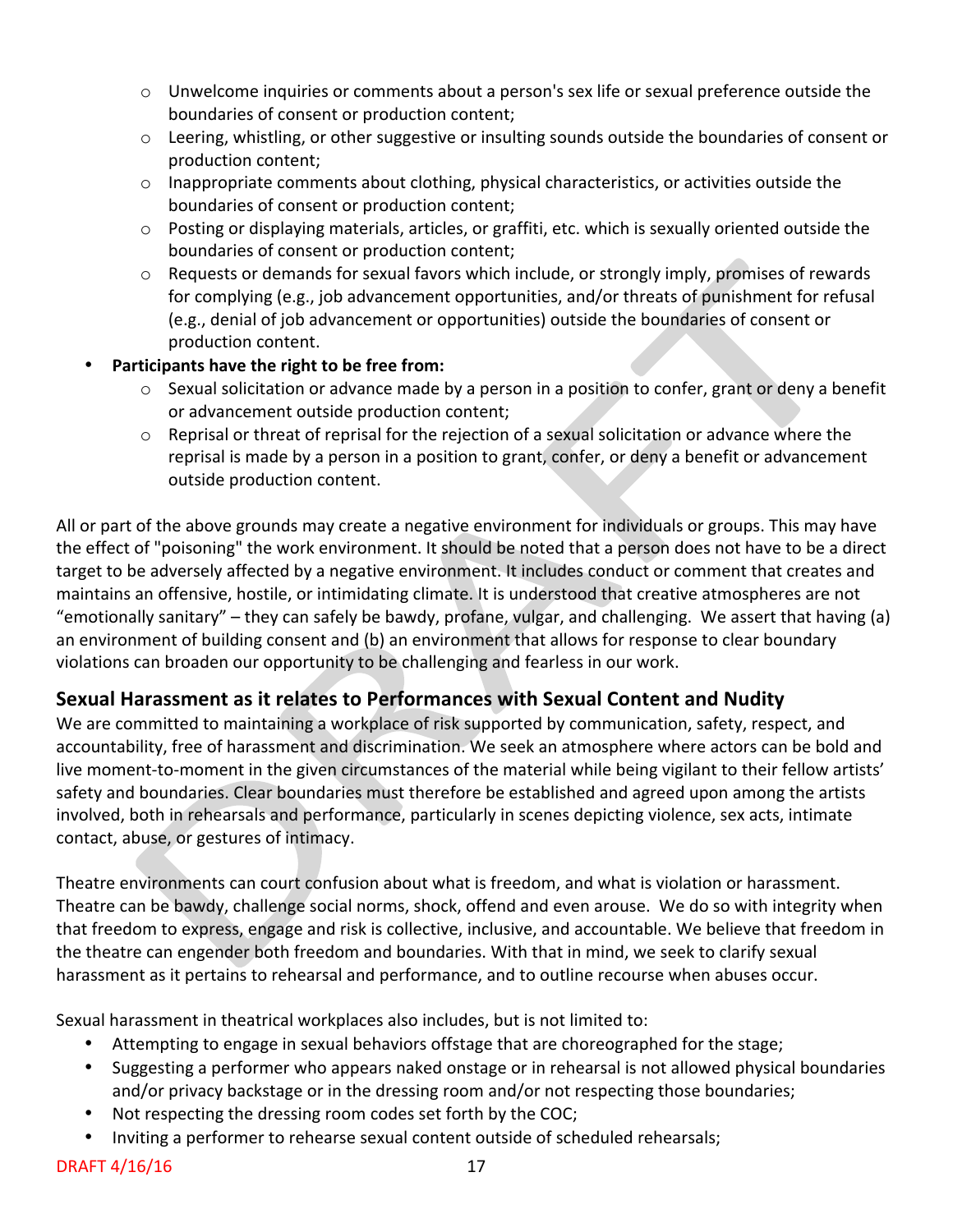- Repeated invitation/suggestion to take relationships of a sexual nature beyond the stage;
- Using the text of a production that is sexual, violent, threatening or offensive in offstage discourse;
- Improvising with sexual content without expressed consent.

Repeated violations of sexual staging, violation of boundaries, or ignoring the limitations of consent, can be grounds for a sexual harassment complaint. Deviating from sexual content choreography is tantamount to deviating from fight choreography. It is considered unsafe, unethical, and grounds for response from stage management and the producer.

Sexual harassment can result in immediate dismissal.

Concerns about harassment, safety, or a negative environment may be reported through the channels set forth in the Complaint Path portion of this Code of Conduct.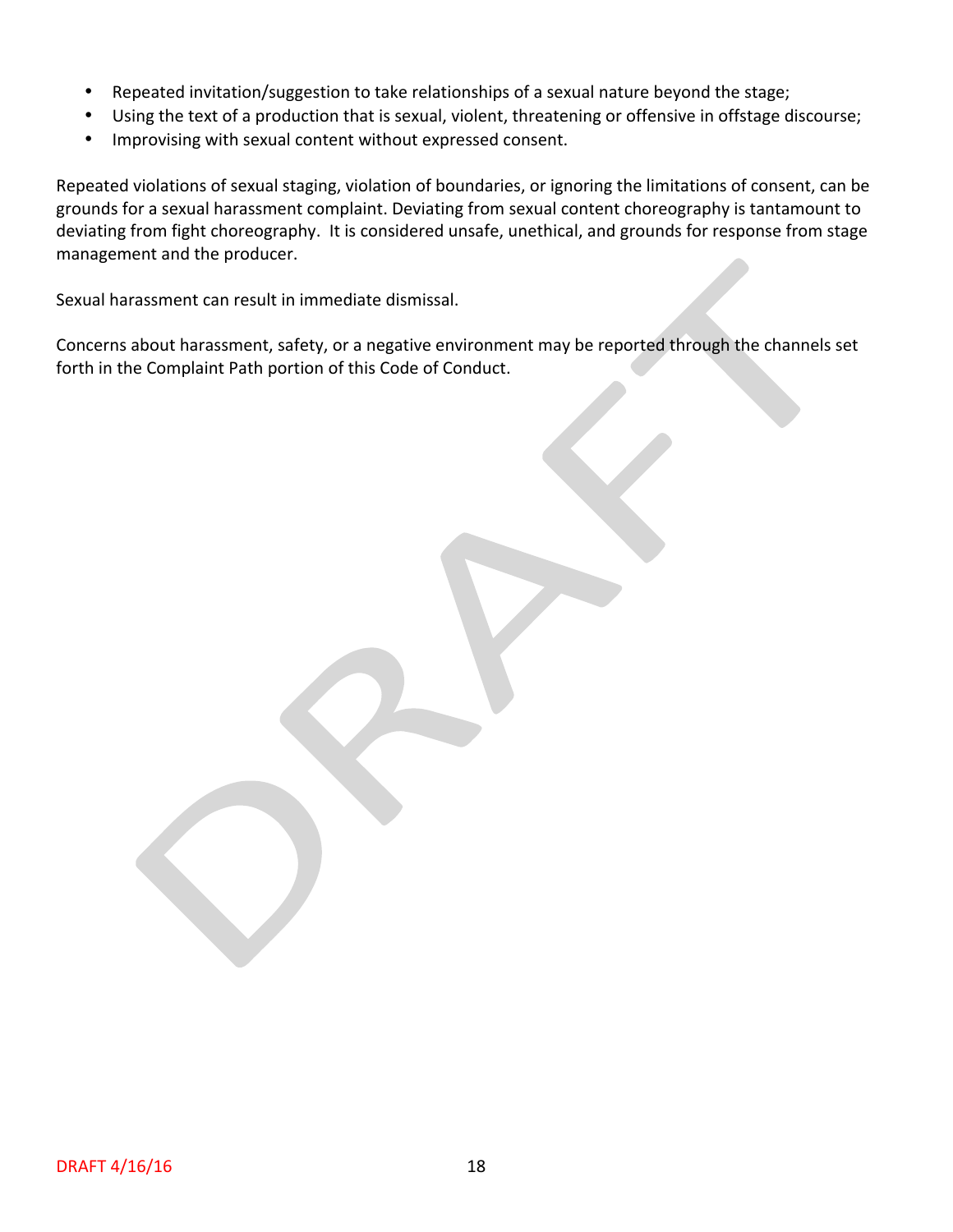## **Diversity, Inclusion & Discrimination**

The COC takes no position on who should be cast in any production. The COC also does not control content, or prescribe how art is made. Storytelling may represent issues of gender, race, religion, cultural origin, color, and ability in uncomfortable ways including violence, racism, abuse and other uncomfortable elements of the human experience. We seek an ethical atmosphere of through disclosure, communication, respect and accountability when staging culturally challenging content and working with diverse companies.

We acknowledge that in diverse environments, bias and misrepresentation (both intentional and unintentional) can occur. We seek to maintain integrity, freedom, risk, and cultural challenge within the art without sacrificing the integrity of the artists. Responding to these issues may create awkward moments in the rehearsal process. The COC seeks to allow these moments to happen with integrity and respect.

We make the following commitments to all participants who work with us:

- We recognize inquires of cultural representation as professional and artistic. To that end, actors have the right to make inquiries about how the producer plans to use their cultural personhood within the context of any given piece of art. Whether inquires are made at the time of audition or upon an offer of casting, a thoughtful response from the producer will be provided and remain confidential.
- The actor has the right decline a casting offer without fear of losing future opportunities.
- After roles have been offered, accepted, and agreements have been signed, participants have the right to speak up if they feel that relevant agreements are not being upheld. Contradicting a relevant written or verbal agreements may include but is not limited to:
	- $\circ$  Costume pieces that can reasonably be understood as culturally demeaning not disclosed at audition/casting.
	- $\circ$  Staging (culturally based violence or abuse not disclosed at the time of auditions/casting, for example) not disclosed at the time of audition/casting.
	- $\circ$  Accents to underscore a cultural presentation not disclosed at the time of auditions/casting,
	- o Make-up that can reasonably be described as "black face" or "brown face" not disclosed at the time of audition/casting.
- We agree that if a person is being asked to play a reasonably-understood stereotype, or participate in reasonably-understood culturally based violence, or other hate-based activities or language, it is tantamount to asking an actor to perform nude insofar as it demands disclosure at the time of audition, and an applied understanding of the emotional risk taken by the actor.
- Staging scenes of cultural violence, and other hate-based narratives and language will incorporate the "consent" elements outlined in this COC, and be approached with the same awareness and care as violence design, and SC/N.
- We seek to address concerns with generosity and humility through the channels of The Complaint Path and/or the Non-Equity Deputy as outlined in this COC.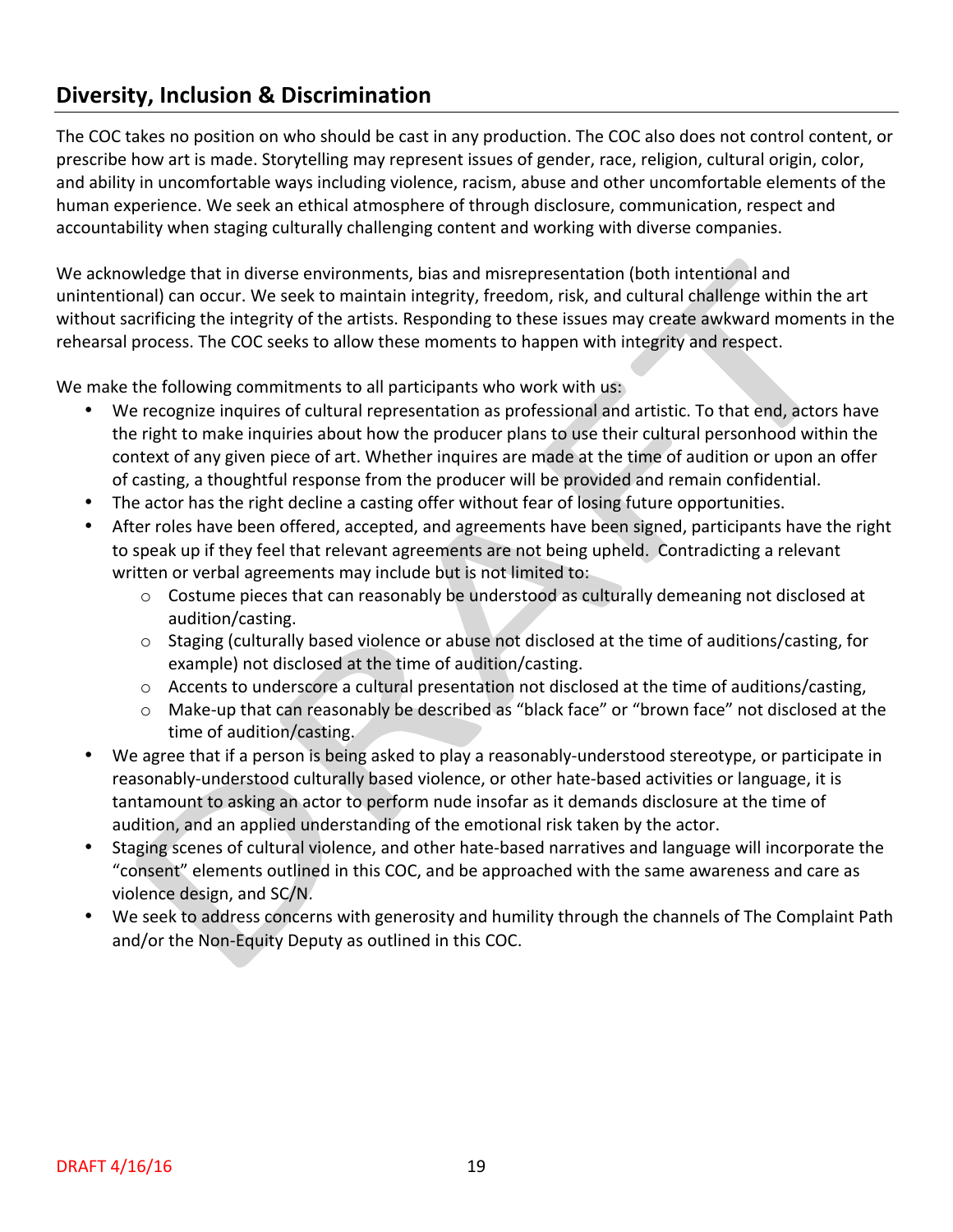## **Dressing Rooms**

Dressing room/s will be provided wherever possible for this production. Respective of the often closequarters and gender-neutral environments of dressing rooms, we make the following commitments:

- Reasonable and possible accommodations will be made to respect individual modesty.
- Non-performers (with the exception of the SM and wardrobe staff) will not be allowed in the dressing room between 30 minutes before the performance begins and 30 minutes after the performance ends.
- Where dressing rooms are separate for men and women, performers may occupy with the dressing room of their gender identify.
- Where costumes are used, a clothing rack and hangers will be provided.
- Dressing room space will accommodate a reasonable amount of the actors' personal belongings.
- While it is always advisable to leave valued possessions at home, provisions will be made for a reasonable quantity of "valuables" to be collected before each performance and returned as soon as possible after the end of the performance.
- Recording by any means, and posting anything recorded online, will not be permitted in the dressing room without the prior consent of all individuals present.
- Reasonable accommodations will be made to foster an environment of focus and professionalism, such as disallowing music and discussion of reviews.
- Inhabitants of dressing rooms will respect the property and personhood of fellow inhabitants by limiting perfumes, smelly or messy food, talking on cellphones and other noisemaking devices.
- Items belonging to one actor will not be used by another without prior permission.
- Dressing room issues will be reported to the SM and may be reported to The NED.
- Valuable personal items should not be left in the dressing room between performances.
- The theatre is not responsible for lost or stolen personal items.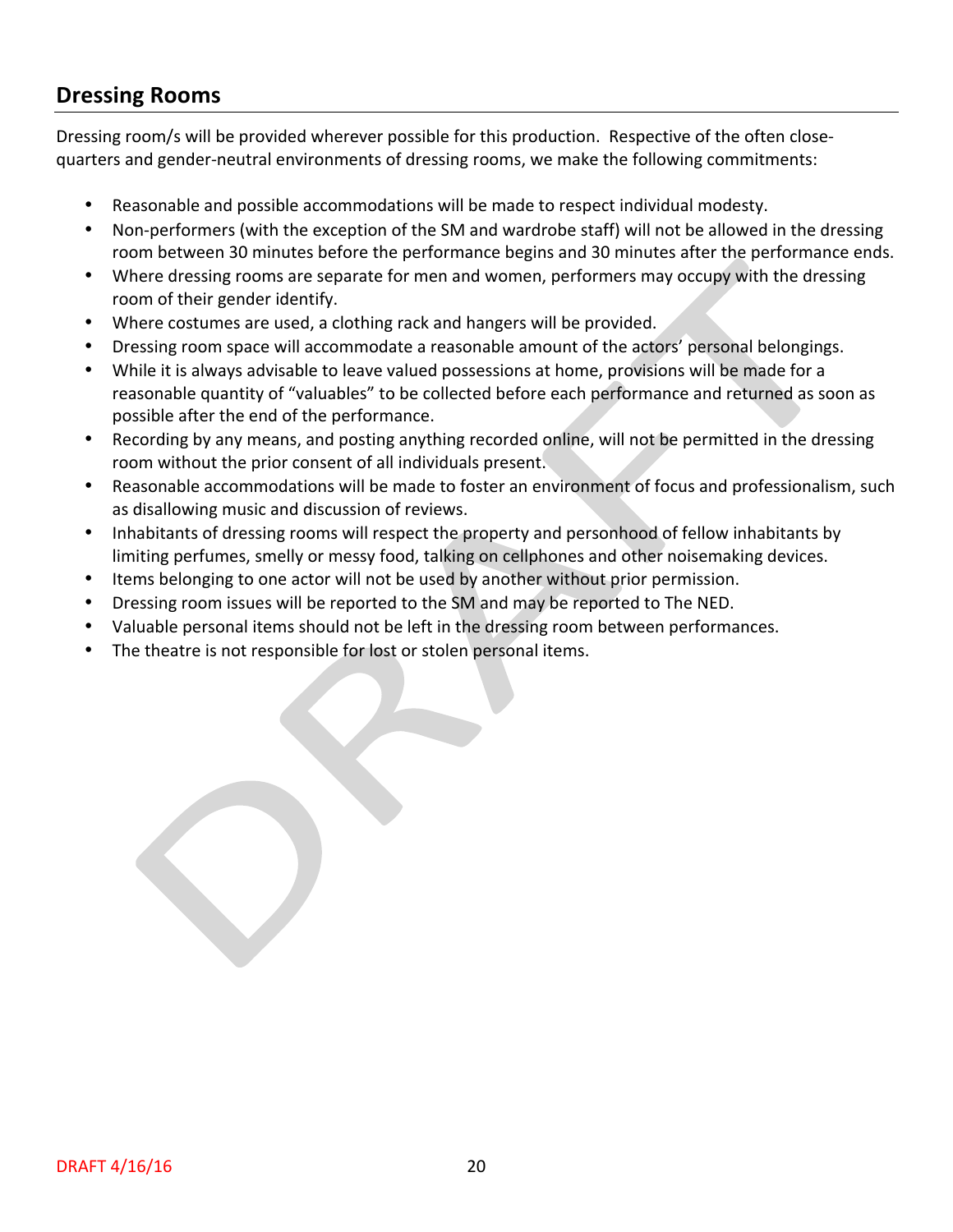## **Complaint Path**

A cornerstone of this Code of Conduct is accountability, and therefore recognize that no code of conduct can be effective if participants don't have recourse for violations of the code. We have detailed the complaint path specific to our theatre and provided that information to all participants.

### **What is a complaint path?**

A complaint path describes the process of reporting a complaint and the responsibilities of those involved in responding to a complaint. A complaint path consists of:

- Written, clear and transparently shared procedures for filing a complaint.
- Written, clear and transparently shared list of persons with whom the complaint should be filed.
- A readiness to give filed complaints priority and a reasonable timeline for resolutions.
- Contingencies when the persons receiving the complaint are the ones about whom the complaint is being filed or when the priority/timeline standards are not being met.

#### **Structure**

- Level One -a complaint that can be resolved through conversation with the parties involved.
- Level Two The following staff should be granted a certain level of authority and trust to determine whether a complaint can be resolved at this level or if it needs to be sent to the next level. All complaints should be reported to Level Three, even if no action is required.
	- o Non-Equity Deputy
	- o Stage Manager
	- o Production Manager
	- o Director
- Level Three these people should be considered the final level of the path, capable of resolving issues that have not been resolved prior to reaching this stage. They are strongly advised to consult with each other and review legal or other implications of any decision.
	- o Artistic Director
	- o Managing and/or Executive Director
	- o Board Members

### **Communication**

- The complaint path should be clearly articulated at the first rehearsal and provided in writing for future reference. This communication should include the name, title, and contact information for every individual on the complaint path.
- Participants should be encouraged to submit complaints in writing.
- It should be made clear that submitting a complaint is a serious mechanism, to be used with purpose.

### **Record Keeping**

The producer should maintain personnel files, which should include any complaints made by or about the participant. Such files are to be kept confidential and accessible only to the individual(s) responsible for maintaining the files.

### **Legal Remedies**

- A complaint may include civil or criminal charges, which may require legal advice or action.
- A violation of civil rights should be reported to the Illinois Attorney General: http://www.illinoisattorneygeneral.gov/rights/civilrights.html

#### DRAFT 4/16/16 21